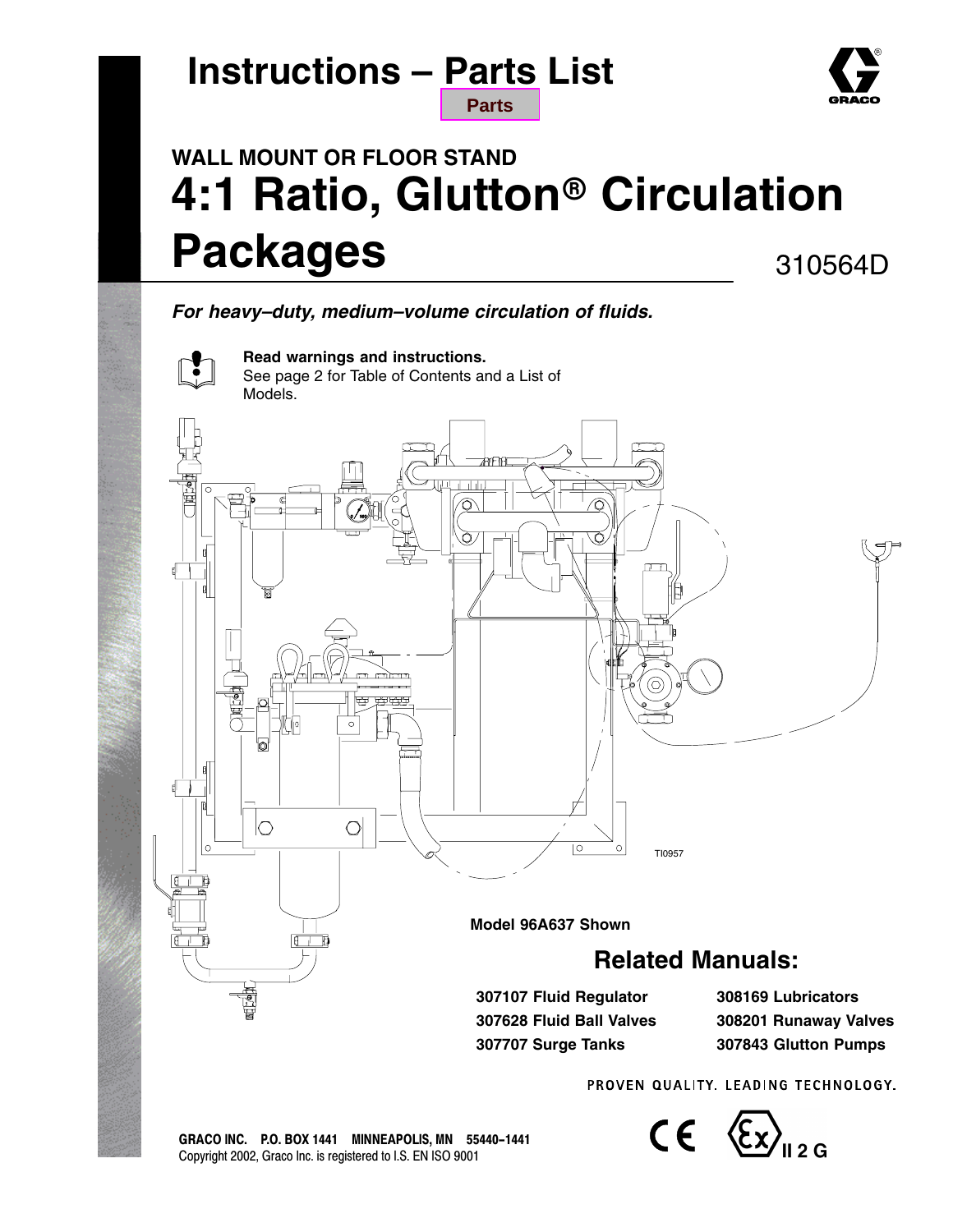# **Table of Contents**

| Graco Standard Warranty and Information  30 |  |
|---------------------------------------------|--|
|                                             |  |

## **List of Models**

| <b>Model</b> | Pump    | <b>Description - Pump Model</b>                    | Ratio | <b>Maximum Fluid</b><br><b>Working Pressure</b> | <b>Maximum Pump</b><br><b>Air Input Pressure</b> | <b>Parts</b><br>Page |
|--------------|---------|----------------------------------------------------|-------|-------------------------------------------------|--------------------------------------------------|----------------------|
| 96A637       | Glutton | <b>Right Hand Pump Mount</b><br>Single Filter      | 4:1   | 350 psi<br>(2.4 MPa, 24.5 bar)                  | 90 psi<br>$(0.6 \text{ MPa}, 6.2 \text{ bar})$   | 16                   |
| 96A638       | Glutton | Left Hand Pump Mount<br>Single Filter              | 4:1   | 350 psi<br>(2.4 MPa, 24.5 bar)                  | 90 psi<br>$(0.6 \text{ MPa}, 6.2 \text{ bar})$   | 16                   |
| 96A938       | Glutton | <b>Right Hand Pump Mount</b><br><b>Dual Filter</b> | 4:1   | 350 psi<br>(2.4 MPa, 24.5 bar)                  | 90 psi<br>$(0.6 \text{ MPa}, 6.2 \text{ bar})$   | 16                   |
| 96A939       | Glutton | Left Hand Pump Mount<br><b>Dual Filter</b>         | 4:1   | 350 psi<br>(2.4 MPa, 24.5 bar)                  | 90 psi<br>$(0.6 \text{ MPa}, 6.2 \text{ bar})$   | 16                   |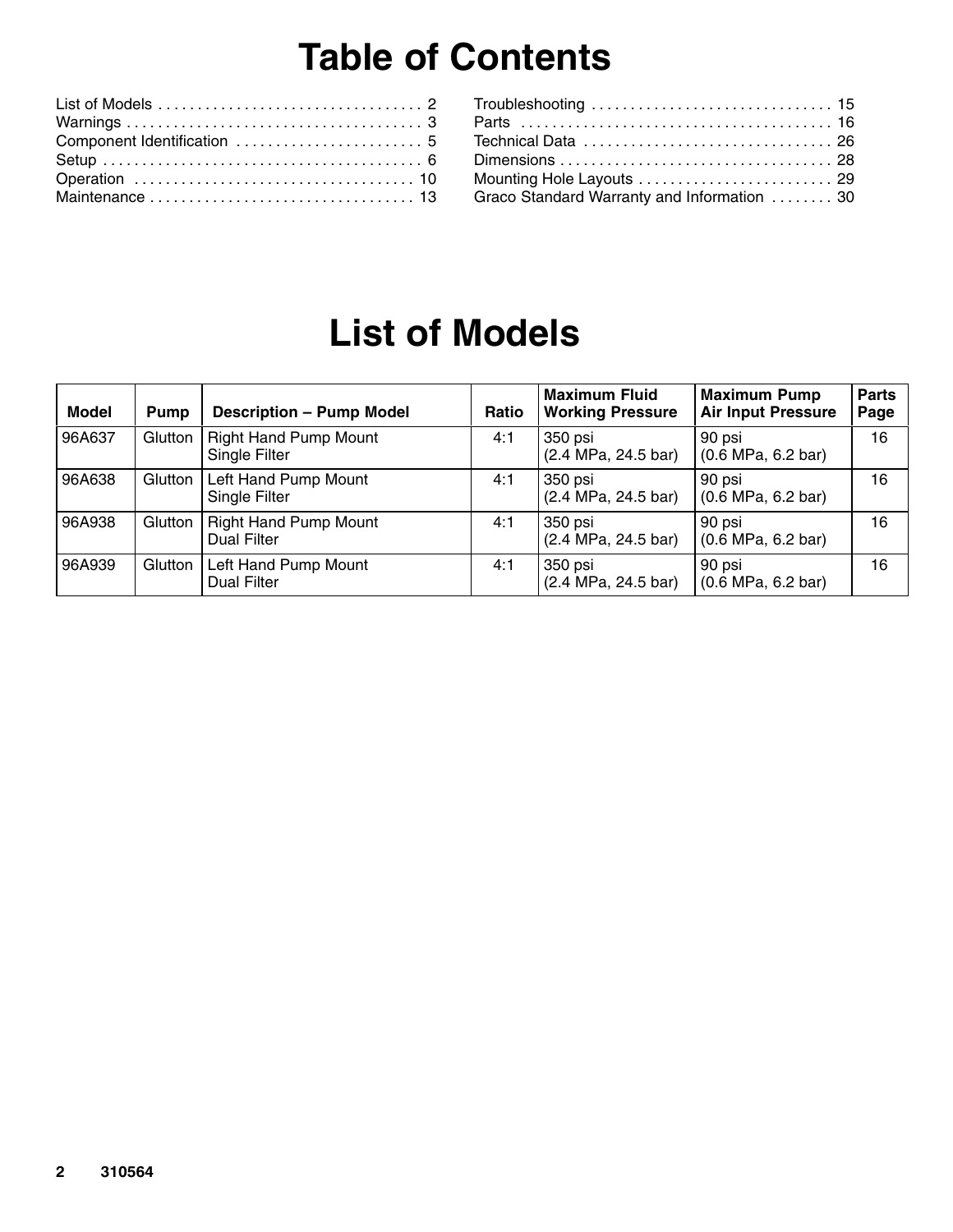# **Symbols**

### **Warning Symbol**

Т

#### **WARNING**  $\boldsymbol{\Lambda}$

This symbol alerts you to the possibility of serious injury or death if you do not follow the instructions.

### **Caution Symbol**

## **A** CAUTION

This symbol alerts you to the possibility of damage to or destruction of equipment if you do not follow the instructions.

| <b>WARNING</b> |  |  |  |  |  |
|----------------|--|--|--|--|--|
|                |  |  |  |  |  |

|                     | <b>EQUIPMENT MISUSE HAZARD</b>                                                                                                                                                                                              |  |
|---------------------|-----------------------------------------------------------------------------------------------------------------------------------------------------------------------------------------------------------------------------|--|
|                     | Equipment misuse can cause the equipment to rupture or malfunction and result in serious injury.                                                                                                                            |  |
| <b>INSTRUCTIONS</b> | This equipment is for professional use only.<br>$\bullet$                                                                                                                                                                   |  |
|                     | Read all instruction manuals, tags, and labels before operating the equipment.<br>$\bullet$                                                                                                                                 |  |
|                     | • Use the equipment only for its intended purpose. If you are uncertain about usage, call your Graco<br>distributor.                                                                                                        |  |
|                     | Do not alter or modify this equipment. Use only genuine Graco parts and accessories.<br>$\bullet$                                                                                                                           |  |
|                     | Check equipment daily. Repair or replace worn or damaged parts immediately.                                                                                                                                                 |  |
|                     | Do not exceed the maximum working pressure stated on the equipment or in the Technical Data<br>$\bullet$<br>for your equipment. Do not exceed the maximum working pressure of the lowest rated component<br>in your system. |  |
|                     | • Use fluids and solvents which are compatible with the equipment wetted parts. Refer to the Tech-<br>nical Data section of all equipment manuals. Read the fluid and solvent manufacturer's warnings.                      |  |
|                     | • Route hoses away from traffic areas, sharp edges, moving parts, and hot surfaces. Do not expose<br>Graco hoses to temperatures above 180°F (82°C) or below $-40^{\circ}$ F (-40°C).                                       |  |
|                     | • Wear hearing protection when operating this equipment.                                                                                                                                                                    |  |
|                     | Do not lift pressurized equipment.<br>$\bullet$                                                                                                                                                                             |  |
|                     | Comply with all applicable local, state, and national fire, electrical, and safety regulations.                                                                                                                             |  |
|                     | <b>PRESSURIZED EQUIPMENT HAZARD</b>                                                                                                                                                                                         |  |
|                     | Spray from the gun, hose leaks, or ruptured components can splash fluid in the eyes or on the skin<br>and cause serious injury.                                                                                             |  |
|                     | Do not point the gun at anyone or at any part of the body.                                                                                                                                                                  |  |
|                     | • Do not stop or deflect leaks with your hand, body, glove or rag.                                                                                                                                                          |  |
|                     | • Follow the Pressure Relief Procedure on page 10 whenever you: are instructed to relieve pres-<br>sure; stop spraying; clean, check, or service the equipment; and install or clean the spray tip.                         |  |
|                     | Tighten all fluid connections before operating the equipment.<br>$\bullet$                                                                                                                                                  |  |
|                     | Check the hoses, tubes, and couplings daily. Replace worn, damaged, or loose parts immediately.<br>$\bullet$<br>Permanently coupled hoses cannot be repaired; replace the entire hose.                                      |  |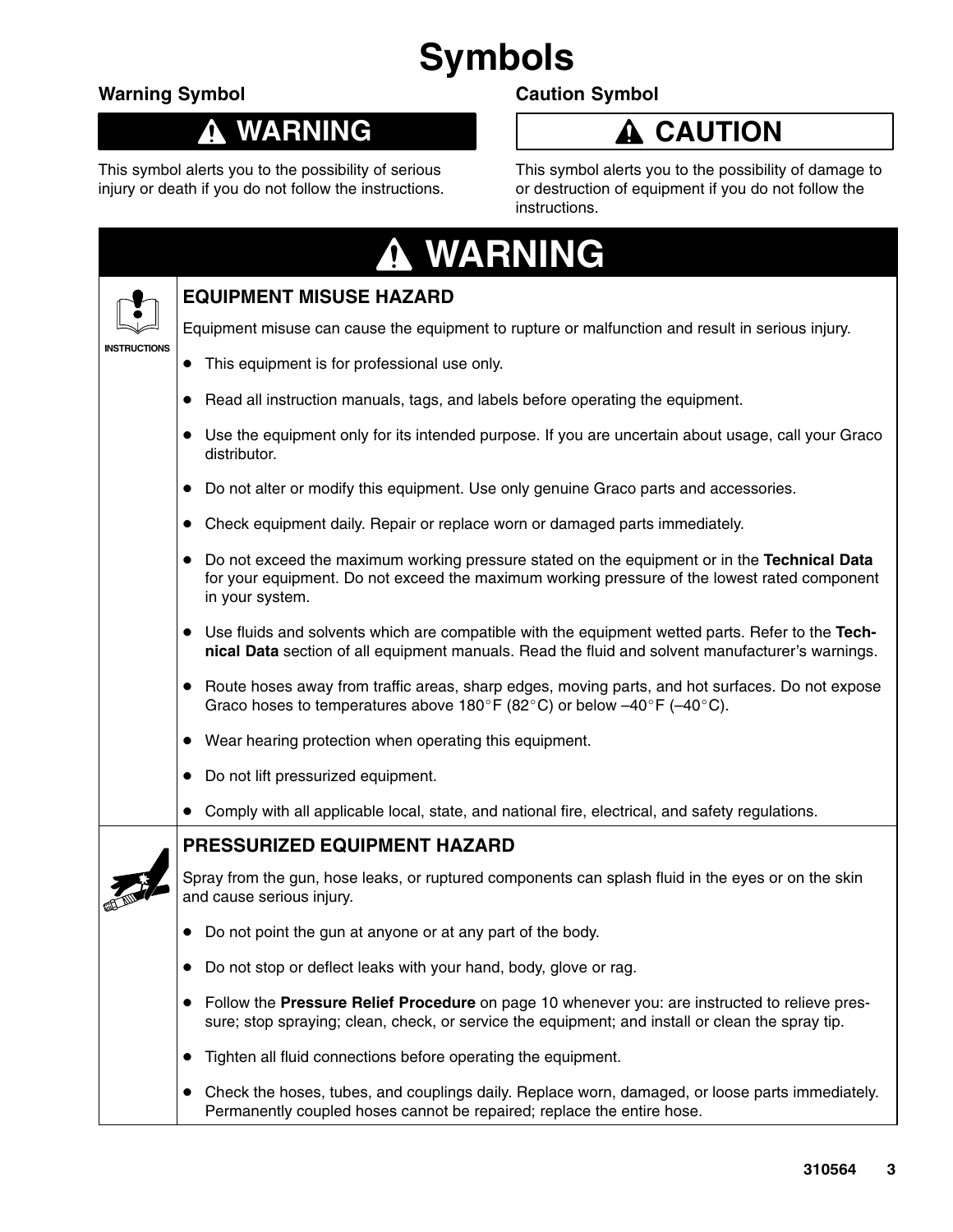# **WARNING**

| <b>MOVING PARTS HAZARD</b>                                                                                                                                                                     |
|------------------------------------------------------------------------------------------------------------------------------------------------------------------------------------------------|
| Moving parts, such as the air motor piston, can pinch or amputate your fingers.                                                                                                                |
| Keep clear of all moving parts when starting or operating the pump.                                                                                                                            |
| Before servicing the equipment, follow the Pressure Relief Procedure on page 10 to prevent the<br>equipment from starting unexpectedly.                                                        |
| <b>FIRE AND EXPLOSION HAZARD</b>                                                                                                                                                               |
| Improper grounding, poor ventilation, open flames or sparks can cause a hazardous condition and<br>result in a fire or explosion and serious injury.                                           |
| Ground the equipment and the object being sprayed. Refer to Grounding on page 9.                                                                                                               |
| If there is any static sparking or you feel an electric shock while using this equipment, stop spray-<br>ing immediately. Do not use the equipment until you identify and correct the problem. |
| Provide fresh air ventilation to avoid the buildup of flammable fumes from solvents or the fluid<br>being sprayed.                                                                             |
| Keep the spray area free of debris, including solvent, rags, and gasoline.                                                                                                                     |
| Electrically disconnect all equipment in the spray area.                                                                                                                                       |
| Extinguish all open flames or pilot lights in the spray area.                                                                                                                                  |
| Do not smoke in the spray area.                                                                                                                                                                |
| Do not turn on or off any light switch in the spray area while operating or if fumes are present.                                                                                              |
| Do not operate a gasoline engine in the spray area.                                                                                                                                            |
| <b>TOXIC FLUID HAZARD</b>                                                                                                                                                                      |
| Hazardous fluid or toxic fumes can cause serious injury or death if splashed in the eyes or on the skin,<br>inhaled, or swallowed.                                                             |
| Know the specific hazards of the fluid you are using.                                                                                                                                          |
| Store hazardous fluid in an approved container. Dispose of hazardous fluid according to all local,<br>state and national guidelines.                                                           |
| Always wear protective eyewear, gloves, clothing and respirator as recommended by the fluid and<br>$\bullet$<br>solvent manufacturer.                                                          |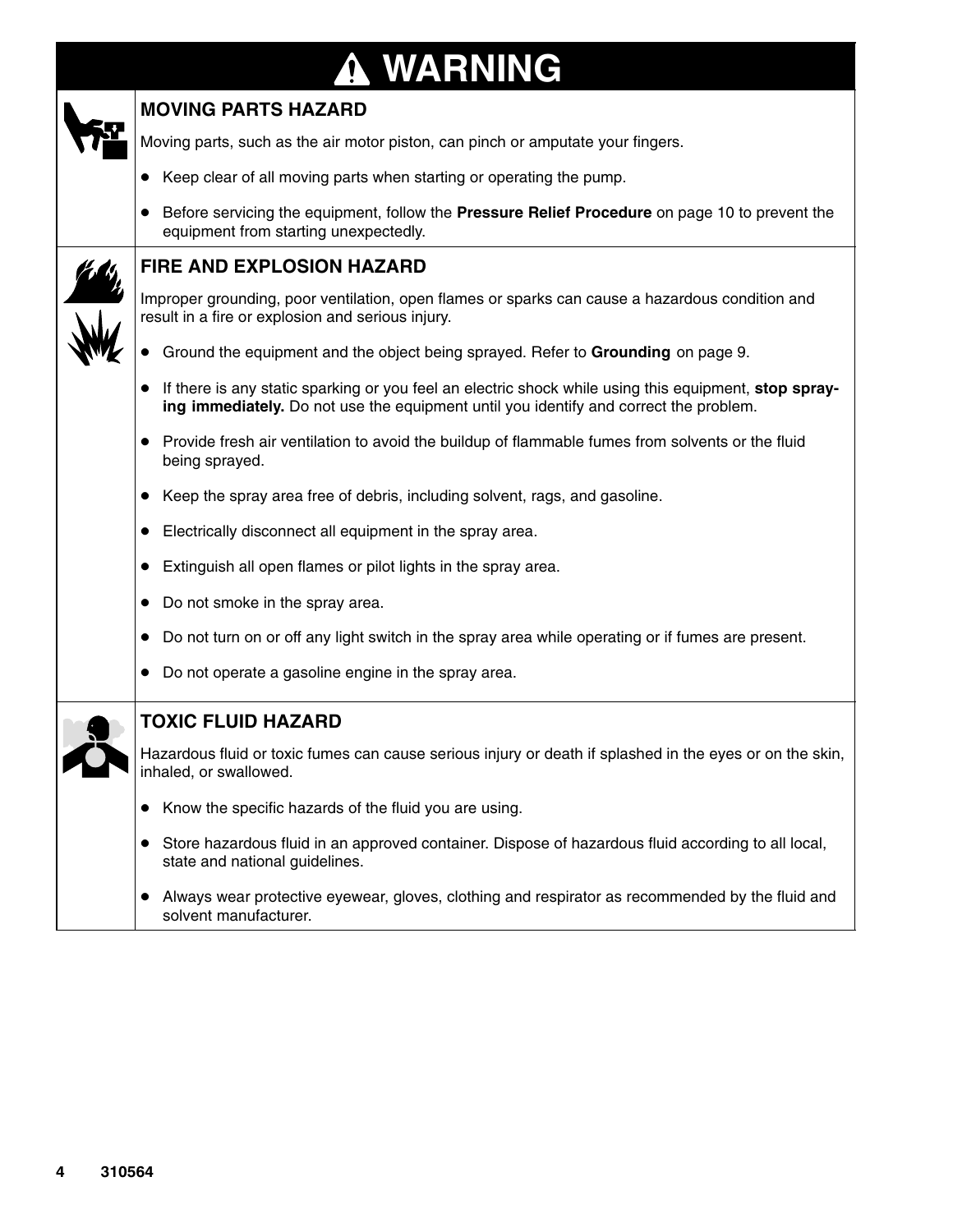## **Component Identification**



 $\triangle$  Ensure that there is 5 ft (1.5 m) overhead clearance for a wall mounted system and at least 7 ft (2.1 m) for a floor mounted system.

 $\sum_{\alpha}$  Mount the circulation package so the top of the<br>bracket is 5 to 6 ft (1.5 to 1.8 m) above the floor.



#### **KEY**

- A Pump Inlet
- B Fluid Gauge and Dampener
- C Fluid Gauge Ball Valve
- D Fluid Filter
- E Filter Ball Valve
- F Fluid Drain Valve
- G Air Supply Inlet
- H Air Filter
- J Fluid Surge Tank
- K Air Motor Master Air Valve
- L Air Regulator and Gauge
- M Pump Runaway Control Valve
- N Pump
- P Ground Wire
- R Wall Mount Frame
- S Air Line Lubricator
- T Fluid Return Inlet
- U Fluid Return Valve
- V Fluid Regulator and Gauge
- W Bleed–type Master Air Valve (not supplied)
- Y Air Line Drain Valve (not supplied)
- Z Facility Air Supply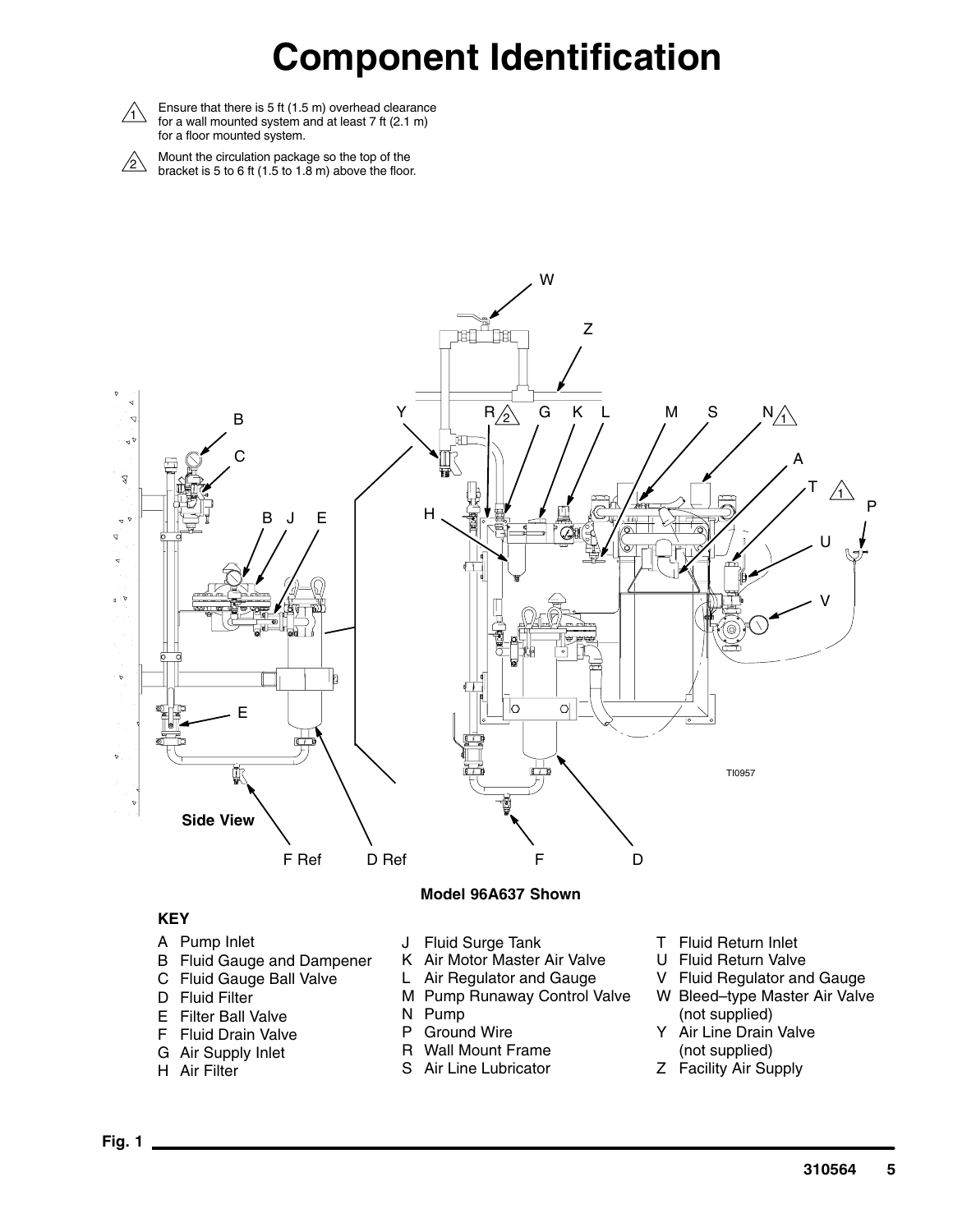### **WARNING**

To reduce the risk of serious injury whenever you are instructed to relieve pressure, always follow the **Pressure Relief Procedure** on page 10.

### **Site Preparation**

Fig. 1. **Relieve system pressure.** For installing any one of the packages listed in this manual, select a site with at least 5 ft (1.5 m) overhead clearance for the wall mounted systems and at least 7 ft (2.1 m) for the floor mounted systems.

Ensure that the wall is strong enough to support the weight of the circulation package and accessories, fluid, hoses, and stress caused during pump operation.

Ensure that you have an adequate compressed air supply.

Bring an air supply line from the facility air supply (Z) to the circulation package location. Be sure all air lines are properly sized and pressure-rated for the system. Use only electrically conductive hoses. The air hose should have a 1/2 npt(m) thread.

Install a bleed-type shutoff valve (W) in the air line to isolate the air line components for servicing. Install a moisture trap and drain valve (Y) to help remove moisture and contaminants from the compressed air supply.

Keep the site clear of any obstacles or debris that could interfere with the operator's movement.

Have a grounded, metal pail available for use when flushing the system.

### **Supplied Components**

Refer to Fig. 1.

## **WARNING**

A bleed-type master air valve (K) and a fluid drain valve (F) are supplied. These components help reduce the risk of serious injury, including splashing of fluid in the eyes or on the skin, and injury from moving parts if you are adjusting or repairing the pump.

The bleed-type master air valve relieves air trapped between this valve and the pump after the air is shut off. Trapped air can cause the pump to cycle unexpectedly.

The fluid drain valve assists in relieving fluid pressure in the displacement pump, fluid filter, hose, and gun. Triggering the gun to relieve pressure may not be sufficient.

- $\bullet$  **The bleed-type master air valve (K)** is required in your system to relieve air trapped between it and the air motor when the valve is closed (see the preceding **WARNING**).
- $\bullet$  **The fluid drain valve (F),** is mounted on the bottom of the fluid filter bowl. The fluid drain valve is required in your system to relieve fluid pressure in the displacement pump, fluid filter, hose, and gun. (see the preceding **WARNING**).
- $\bullet$  **The pump air filter (H)** includes an air filter with a 40 micron polypropylene element, to remove harmful dirt and moisture from the compressed air supply.
- $\bullet$  **The pump air regulator and gauge (L)** controls pump speed and outlet pressure by adjusting the air pressure to the pump. The gauge provides a readout of air pressure to the pump. See manual 308168 for further details.
- **The pump runaway control valve (M)** protects the pump against damage by a runaway air motor. See manual 308201 for further details.
- **The air line lubricator (S)** provides automatic lubrication of the air motor.
- **The pump (N), run by air motor, circulates fluid** throughout the system. See pump manual for further details.
- $\bullet$  Fluid is supplied to the pump through the **fluid outlet (A).** Fluid pressure is monitored by the two **fluid gauges (B).**
- **The fluid filter (D)** includes a 60 mesh (250 micron) stainless steel element to filter particles from the fluid as it leaves the pump.
- $\bullet$  **The fluid surge tank (J)** protects against surges in the fluid lines during gun use and system operation.
- $\bullet$  **The fluid regulator and gauge (V)** controls fluid inlet pressure. The gauge provides a readout of fluid pressure at the inlet. See manual 307107 for further details.
- $\bullet$  Fluid is returned from the circulation package to the the system through the **fluid return valve (U).** See valve manual 307628 for further details.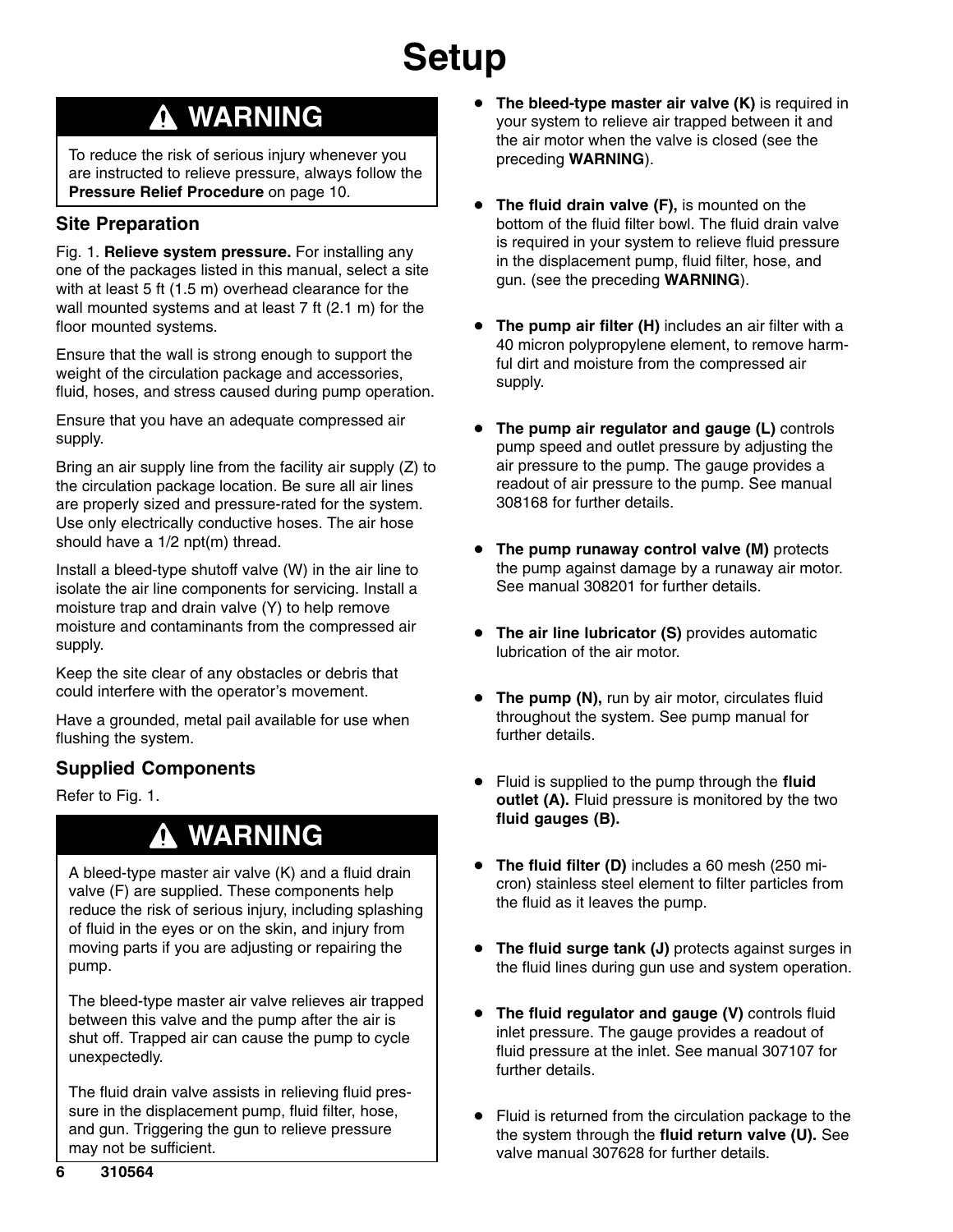## **WARNING**

To reduce the risk of serious injury whenever you are instructed to relieve pressure, always follow the **Pressure Relief Procedure** on page 10.

### **Wall Mount installation of the Circulation Package**

Fig. 1. The circulation package consists of the pump mounted on the wall mount frame. Also on the wall mount frame are air filter, master air valve, air controls, lubricator, surge tank, fluid filter, and plumbing.

**NOTE:** Ensure that there is 5 ft (1.5 m) overhead clearance for a wall mounted system.

**NOTE:** Refer to Fig. 1, and to the Dimension drawing on page 28 and the Mounting Hole Layout on page 29.

- 1. **Relieve system pressure** prior to installation of circulation package. Follow **Pressure Relief Procedure** on page 10.
- 2. Ensure that wall is strong enough to support weight of circulation package, accessories, fluid plumbing, and stress caused during pump operation.
- 3. Using capable hoist, position wall mount frame (R) so that the top edge is 5 to 6 ft (1.5 to 1.8 m) above floor. Check that wall mount frame is level. Mark four holes on wall for each of four wall mount feet.
- 4. Drill holes where marked on wall.

### **WARNING**

The wall mount frame (R) must be bolted to the wall. Do not simply hang the wall mount frame. Failure to do so may cause circulation package to fall causing equipment damage or personal injury.

5. Using capable hoist, lift circulation package back into position. Bolt wall mount frame (R) to wall. Use 1/2 in. bolts and washers to mount circulation package to wall. Use bolts that are long enough to keep wall mount frame from vibrating during operation.

### **Single or Dual Floor Mount installation of the Circulation Package**

Fig. 1. The circulation package consists of the pump mounted on the wall mount frame. Also on the wall mount frame are air filter, master air valve, air controls, lubricator, surge tank, fluid filter, and plumbing.

**NOTE:** Ensure that there is 7 ft (2.1 m) overhead clearance for a floor mounted system.

**NOTE:** Refer to Fig. 1, and to the Single Mount Floor Stand drawing on page 24 or the Dual Mount Floor Stand drawing on page 25. Also refer to the Mounting Hole Layouts on page 29.

- 1. **Relieve system pressure** prior to installation of circulation package. Follow **Pressure Relief Procedure** on page 10.
- 2. Anchor either single or dual floor stand to floor using 1/2 in. bolts.

### **WARNING**

Do not attempt to mount two circulation packages on a single mount floor stand. Use dual mount stand for dual or back–to–back installations. Failure to do so can result in mount failure causing equipment damage or personal injury

- 3. Using capable hoist, position wall mount frame (R) so that the top edge is level with the top edge of the floor stand. For dual, use second hoist and align with dual floor stand and first circulation package.
- 4. Bolt single unit or dual units to floor stand using 3/8 in. hardware.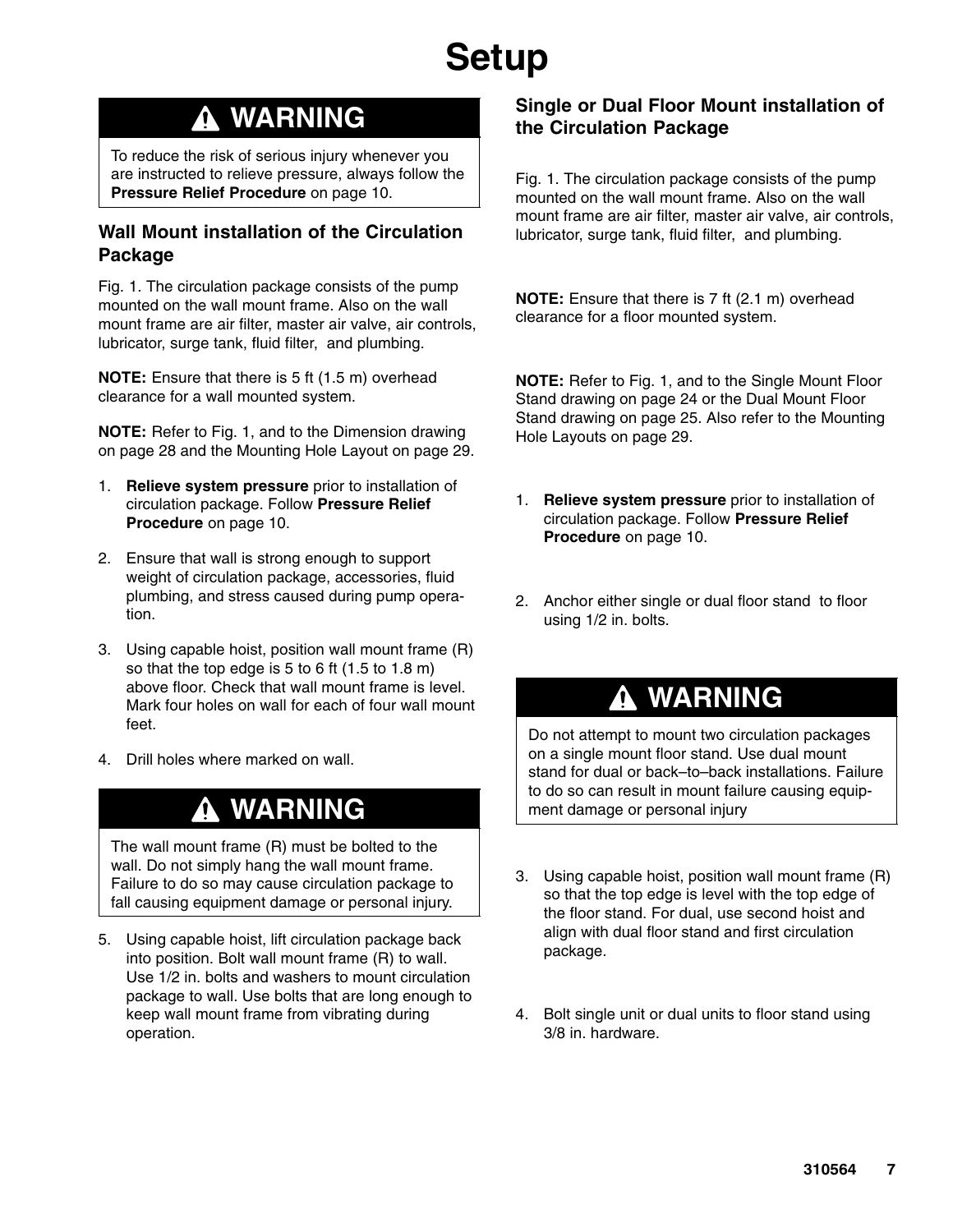### **Connect the Fluid Lines**

Fig. 1. Connect system fluid supply line to the circulation package at fluid supply inlet (A). Close filter ball valves (E) to isolate the circulation package from the main fluid supply line.

Connect circulation package to the system fluid return line at fluid return outlet (T). Close fluid return valve (U) to isolate the circulation package from the main fluid return line.

### **Connect the Air Line**

Fig. 1. Bring an air supply line from the facility air supply (Z) to the circulation package location. Be sure all air lines are properly sized and pressure-rated for the system. Use only electrically conductive hoses. Air hose should have a 1/2 npt(m) thread.

Install a bleed-type shutoff valve (W) in the air line to isolate the air line components for servicing. Install a moisture trap and drain valve (Y) to help remove moisture and contaminants from the compressed air supply.

### **Using the Quick Connectors**

Fig. 2. To open a quick connector (A), loosen the captive screw (B) and open the connector. Slide the desired component into or out of the connector, close, and tighten the screw.



06278

**Fig. 2**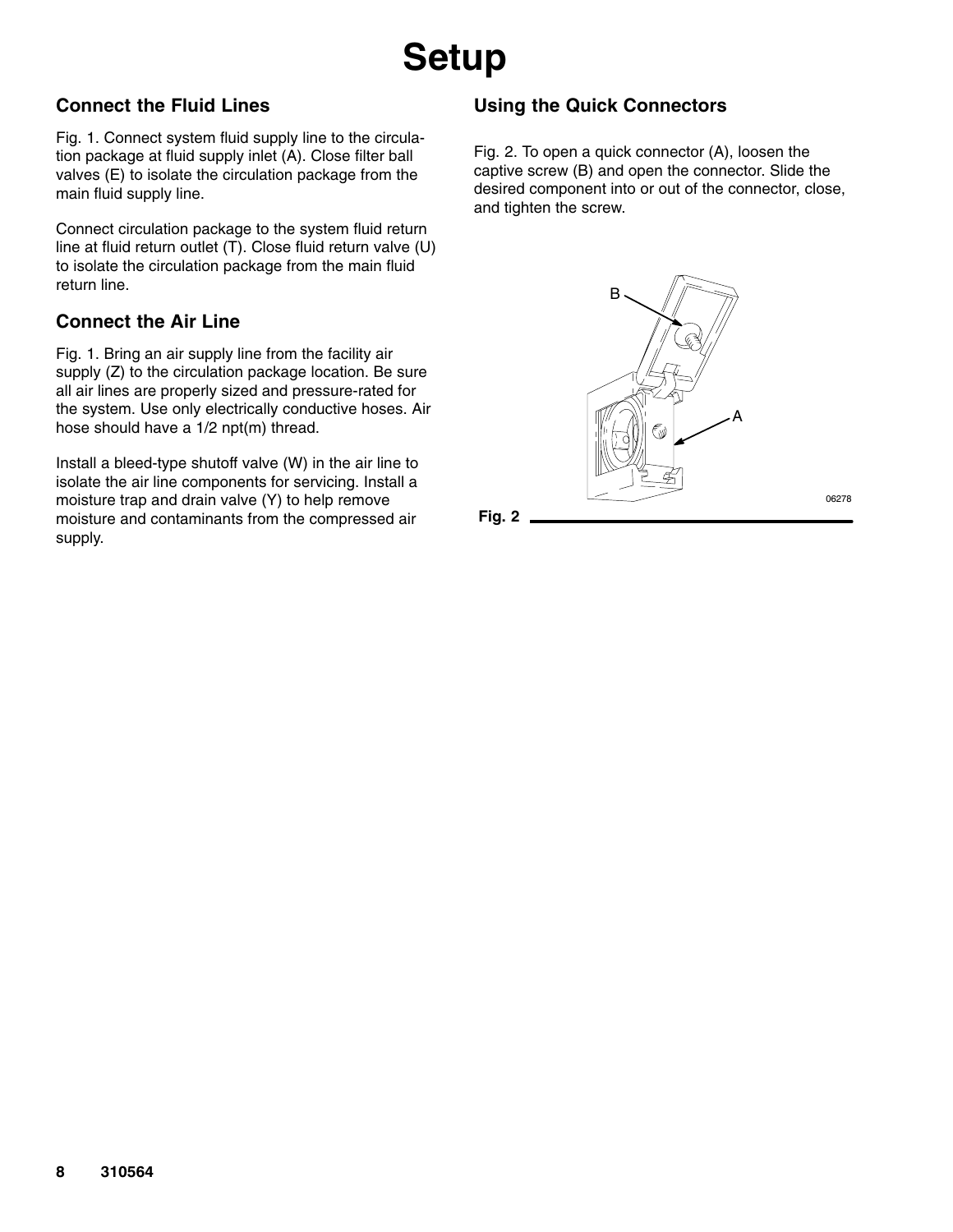### **Grounding**

## **WARNING**



**FIRE AND EXPLOSION HAZARD** Before operating the circulation package, ground the system as explained below. Also read the section **FIRE AND EXPLOSION HAZARD** on page 4.

1. *Pump:* use the ground wire and clamp (A, supplied). See Fig. 3. Loosen the grounding lug locknut (W) and washer (X). Insert one end of the ground wire (A) into the slot in lug (Z) and tighten the locknut securely. Connect the ground clamp to a true earth ground.



- 2. *Air and fluid hoses:* use only electrically conductive hoses.
- 3. *Air compressor:* follow manufacturer's recommendations.
- 4. *Spray gun:* ground through connection to a properly grounded fluid hose and pump.
- 5. *Fluid supply container:* follow your local code.
- 6. *Object being sprayed:* follow your local code.
- 7. *Solvent pails used when flushing:* follow your local code. Use only metal pails, which are conductive, placed on a grounded surface. Do not place the pail on a nonconductive surface, such as paper or cardboard, which interrupts the grounding continuity.
- 8. *To maintain grounding continuity when flushing or relieving pressure*, hold a metal part of the spray gun firmly to the side of a grounded *metal* pail, then trigger the gun.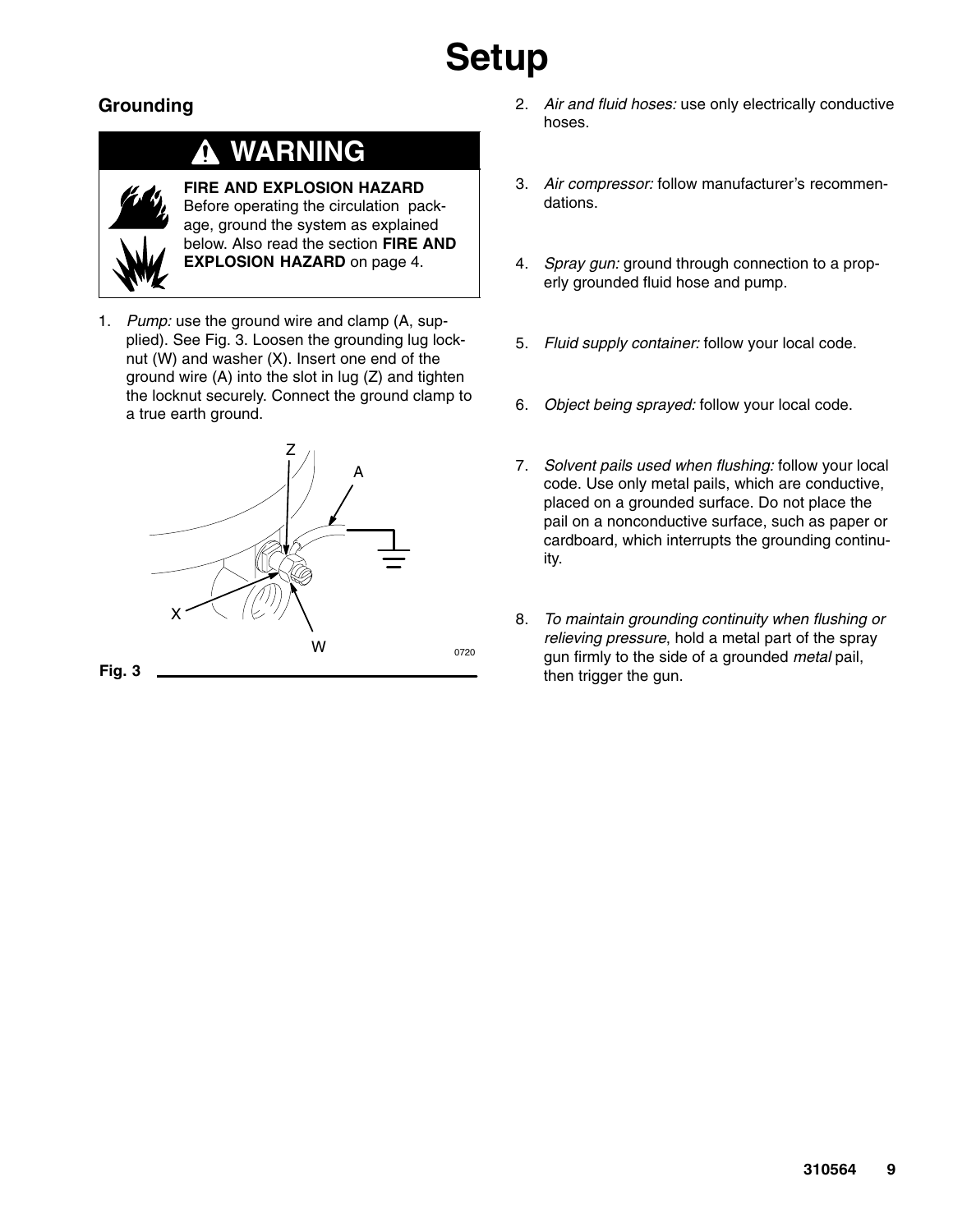# **Operation**

### **Pressure Relief Procedure**

## **WARNING**

#### **PRESSURIZED EQUIPMENT HAZARD**

The system pressure must be manually relieved to prevent the system from starting or spraying accidentally. To reduce the risk of an injury from accidental spray from the gun, splashing fluid, or moving parts, follow the **Pressure Relief Procedure** whenever you:

- $\bullet$ are instructed to relieve the pressure,
- $\bullet$ stop spraying,
- $\bullet$ check or service any of the system equipment,
- $\bullet$ or install or clean the spray nozzle.
- 1. Fig. 4. Relieve the pressure of the entire system following applicable system pressure relief procedures. Ensure that system pressure is relieved before proceeding with step 2.
- 2. Close the bleed-type master air valve (W, required in your system).
- 3. Trigger the gun at the last gun station to relieve fluid pressure. Maintain firm metal-to-metal contact between the gun and a grounded waste pail. Repeat for all gun stations.

4. Open the fluid drain valve (14) to relieve fluid pressure which may be trapped in the pump, plumbing, or hose.

If you suspect that pressure is not fully relieved after following the steps above, wrap a fitting near the pump outlet with a rag, and slowly and carefully loosen the fitting to relieve pressure. Be careful to protect your eyes from splashing.

## **WARNING**

To reduce the risk of serious injury whenever you are instructed to relieve pressure, always follow the **Pressure Relief Procedure** at left.

### **Flush the Circulation Package Before First Use**

The circulation package is tested with lightweight oil, which is left in to protect the circulation package parts. If the fluid you are using may be contaminated by the oil, flush it out with a compatible solvent. See **Flushing** on page 13.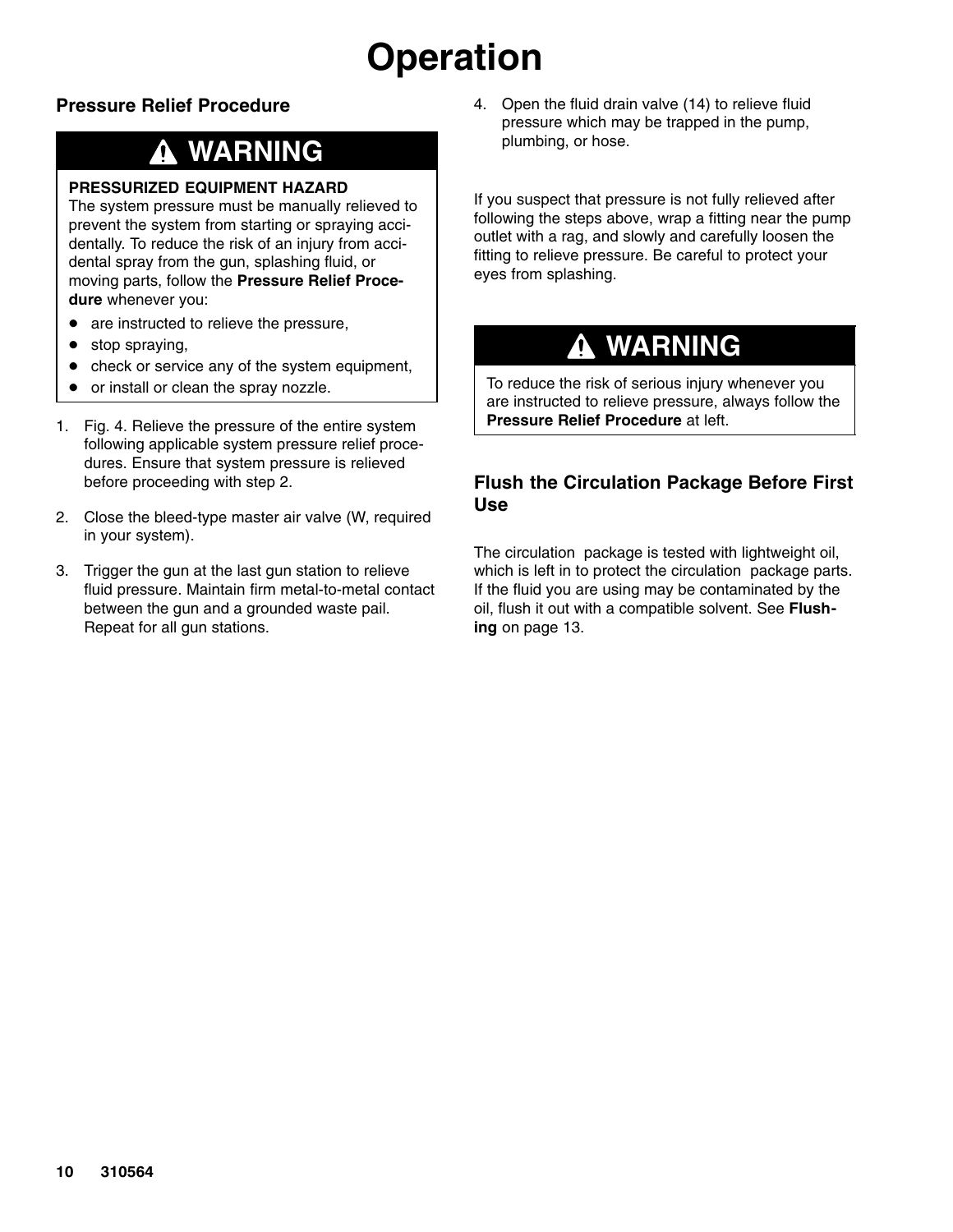# **Operation**



**Model 96A637 Shown**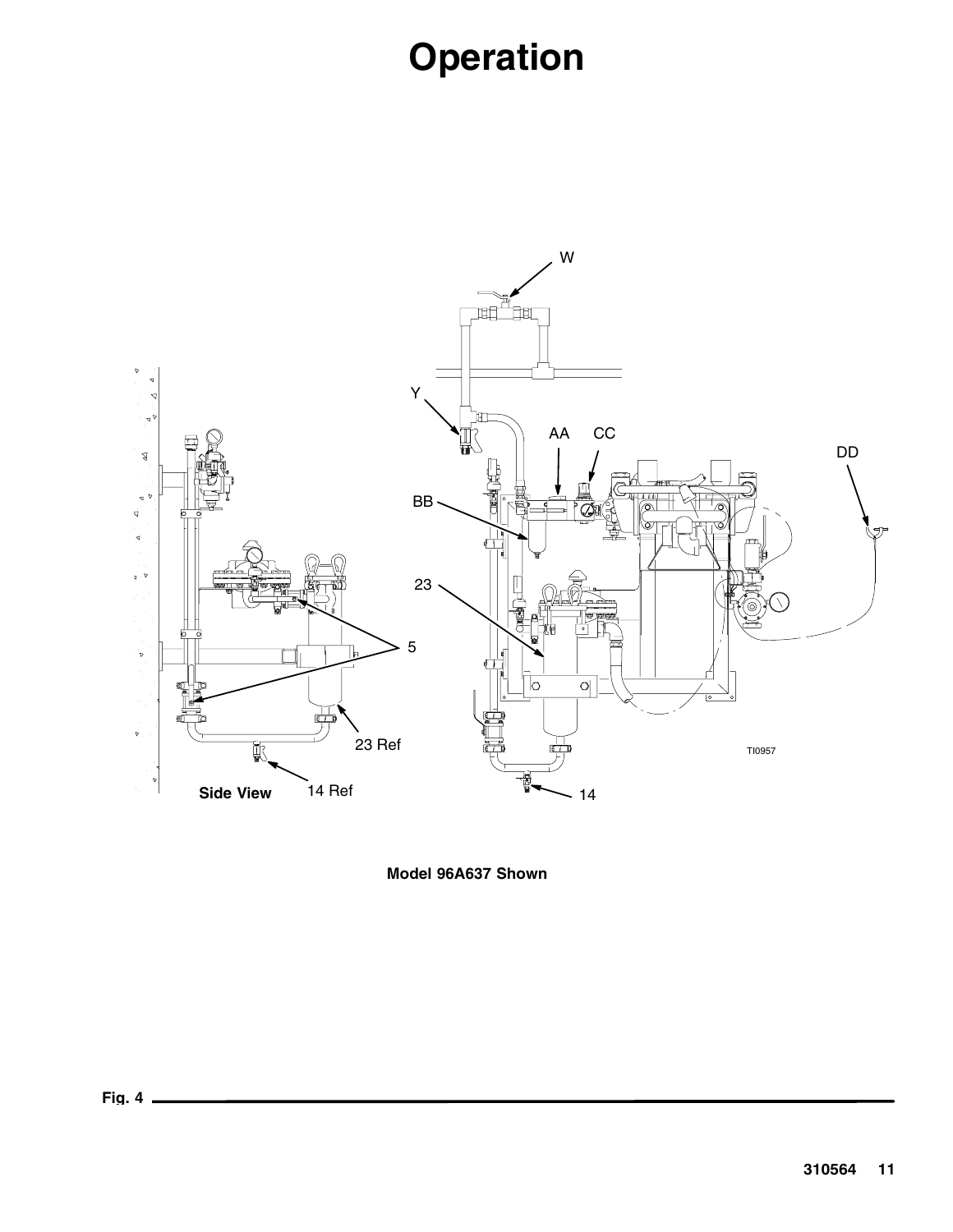# **Operation**

### **Starting and Adjusting the Pump**

- 1. Fig. 4. Open all fluid shutoff valves (5–two). Make sure Air Regulator (CC) is fully closed.
- 2. Open the spray gun at the last gun station and keep it open while starting the pump.
- 3. Open the bleed-type master air valves (W, AA).
- 4. Slowly open air regulator (CC) until the pump starts. The air regulator controls the pump speed and fluid outlet pressure.
- 5. Adjust the fluid pressure to the lowest setting necessary to get the desired results. Higher pressures may not improve the spray pattern and will cause premature component wear. Use the air regulator (CC) to adjust the pump speed and fluid pressure until the spray is completely atomized.
- 6. To adjust the spray pattern, follow the complete instructions in your gun manual.
- 7. When you have achieved the desired spray pattern, release the gun trigger. The pump will continue to cycle as long as air is supplied.
- 8. One at a time, open any other guns in the system to purge air from the lines.

**NOTE:** In a circulating system, the pump will continue to cycle as long as air is supplied. In a direct supply system, the pump starts when the gun is opened, and stops when the gun is closed.

## **WARNING**

### **COMPONENT RUPTURE HAZARD**



To reduce the risk of overpressurizing

your system, which could cause component rupture and serious injury, *never exceed the specified maximum air input pressure to the pump* (see **Technical Data** on page 26).

## **A CAUTION**

Do not allow the pump to run dry. It will quickly accelerate to a high speed, causing damage. If your pump is running too fast, stop it immediately and check the fluid supply. If the container is empty and air has been pumped into the lines, refill the container and prime the pump and the lines, or flush and leave it filled with a compatible solvent. Eliminate all air from the fluid system.

### **Shutdown**

## **WARNING**

To reduce the risk of serious injury whenever you are instructed to relieve pressure, always follow the **Pressure Relief Procedure** on page 10.

1. Relieve the pressure.

**NOTE:** If the system will remain inactive for an extended period, flush with a compatible solvent before shutting down. See **Flushing** on page 13.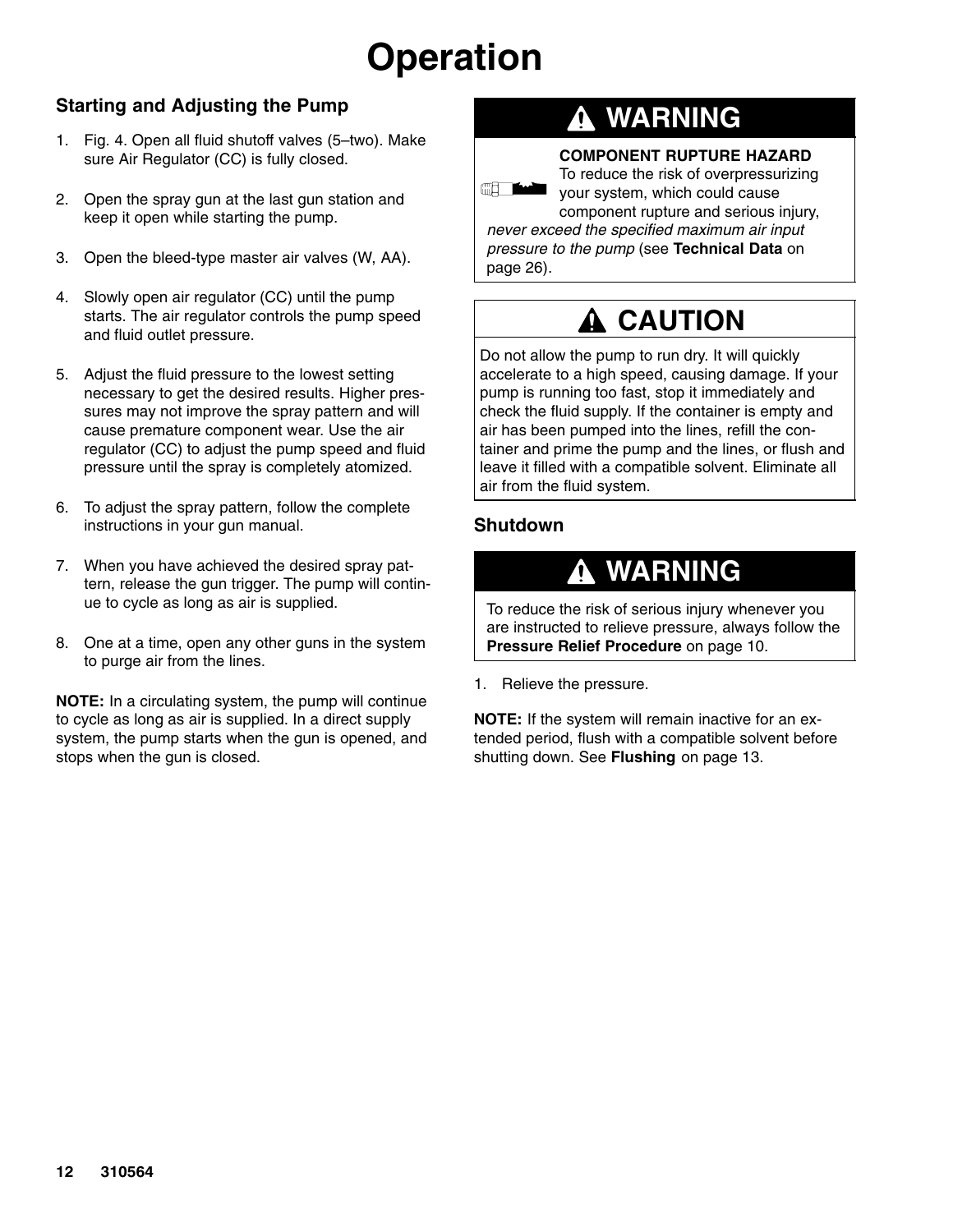# **Maintenance**

### **Preventive Maintenance Schedule**

The operating conditions of your particular system determine how often maintenance is required. Establish a preventive maintenance schedule by recording when and what kind of maintenance is needed, and then determine a regular schedule for checking your system.

### **Flushing**

### **WARNING**



**FIRE AND EXPLOSION HAZARD** Before flushing, read the section **FIRE AND EXPLOSION HAZARD** on page 4. Be sure the entire system and flushing pails are properly grounded. Refer to **Grounding** on page 9.

Fig. 4. Flush the pump:

- $\bullet$ Before the first use
- $\bullet$ When changing colors or fluids
- $\bullet$  Before fluid can dry or settle out in a dormant pump (check the pot life of catalyzed fluids)
- Before storing the pump.

Flush with a fluid that is compatible with the fluid you are pumping and with the wetted parts in your system. Check with your fluid manufacturer or supplier for recommended flushing fluids and flushing frequency.

### **WARNING**

To reduce the risk of serious injury whenever you are instructed to relieve pressure, always follow the **Pressure Relief Procedure** on page 10.

1. Fig. 4. Relieve the pressure.

- 2. Remove the air cap and spray tip from the gun. See the gun manual.
- 3. Fig. 4. Remove the filter element from the fluid filter (23). Reinstall the filter bowl.
- 4. Hold a metal part of the gun firmly to the side of a grounded *metal* pail.
- 5. Start the pump. Always use the lowest possible fluid pressure when flushing.
- 6. Trigger the gun. Flush the system until clear solvent flows from the gun.
- 7. Release the gun trigger and lock the trigger safety. The pump will continue to cycle as long as air is supplied.
- 8. Direct drain hose into a waste container. Continue flushing until clear fluid comes from the hose.
- 9. Relieve the pressure.
- 10. Clean the air cap, spray tip, and fluid filter element separately, then reinstall them.

### **Fluid Filter Service**

### **WARNING**

To reduce the risk of serious injury whenever you are instructed to relieve pressure, always follow the **Pressure Relief Procedure** on page 10.

- 1. Fig. 4. Relieve the pressure.
- 2. Replace the fluid filter as required to maximize filtering efficiency and to avoid excessive pressure drop.
- 3. Close two filter ball valves (5). Open filter drain valve (14) and partially loosen filter top to allow fluid in filter to drain into waste container.
- 4. Install new filter, close filter drain valve (14) and open filter ball valves (5).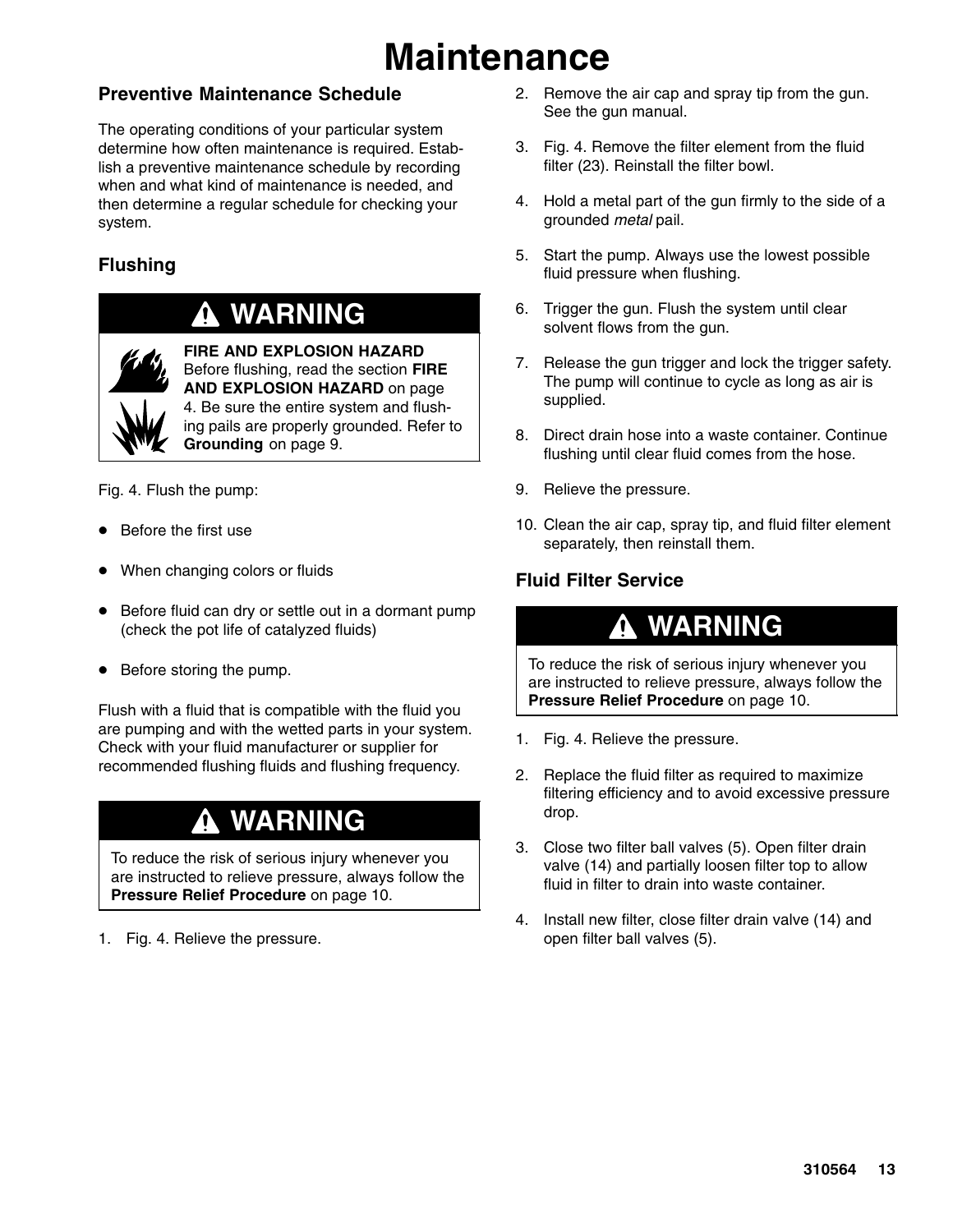# **Maintenance**

### **Air Filter Service**

1. Fig. 4. Every day, drain contaminants from the bowl before reaching the baffle level by opening the drain at the bottom of the bowl (BB).

## **WARNING**

To reduce the risk of serious injury whenever you are instructed to relieve pressure, always follow the **Pressure Relief Procedure** on page 10.

- 2. Clean the air filter regularly to maximize filtering efficiency and to avoid excessive pressure drop. Fully relieve pressure to remove the bowl (BB).
- 3. Clean the filter element and bowl using household soap and water or denatured alcohol. Use compressed air to blow out the filter body. Blow the filter element out from the inside.
- 4. Clean the sight glass thoroughly. Do not leave solvent residue in the sight glass as it may attack or weaken the glass. If the sight glass appears damaged, replace it immediately.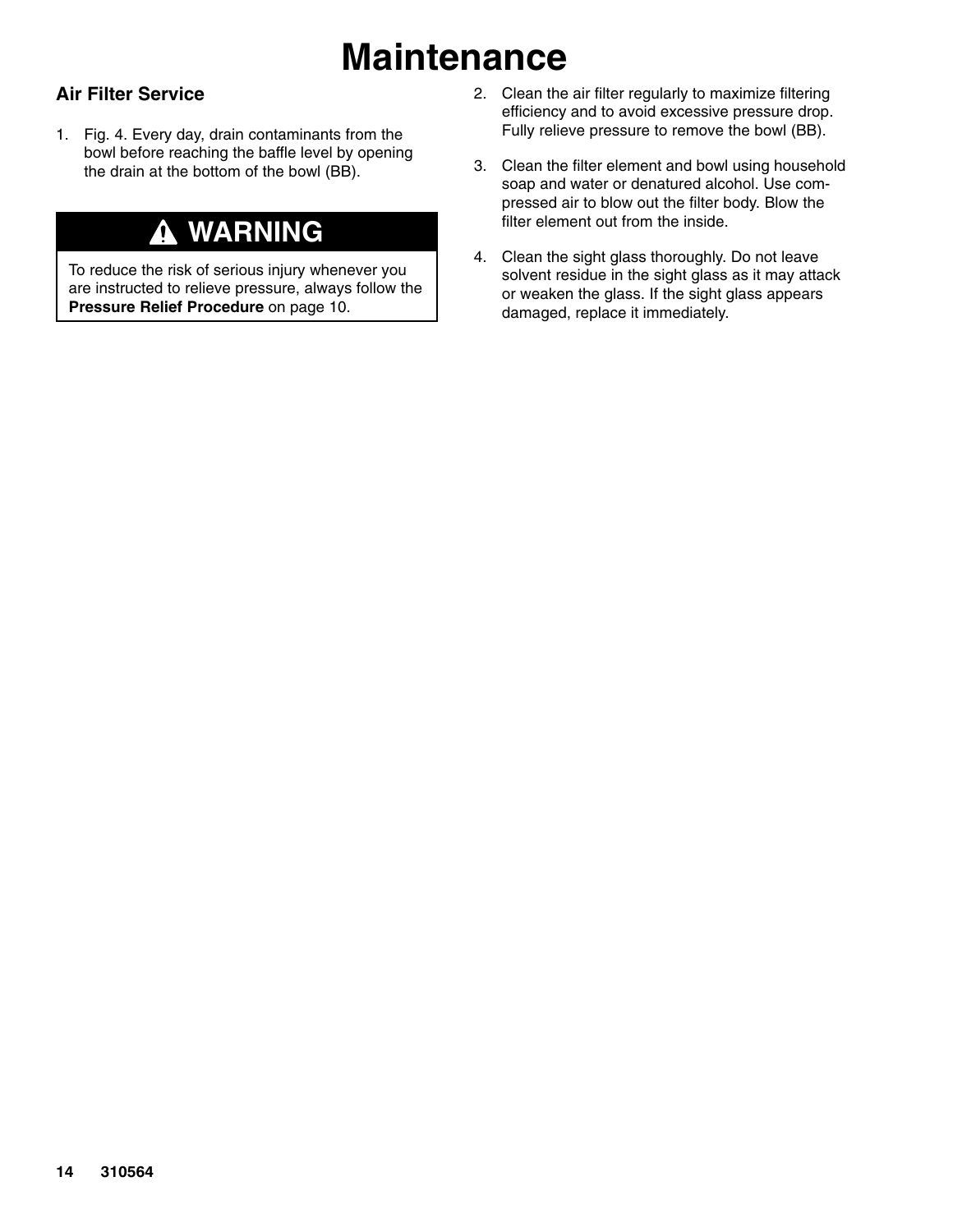# **Troubleshooting**

#### **WARNING**  $\blacktriangle$



To reduce the risk of serious injury whenever you are instructed to relieve pressure, always follow the **Pressure Relief Procedure** (page 10).

For pump service see pump manual.

| <b>Problem</b>                     | Cause(s)                                            | Solution(s)                                                                          |
|------------------------------------|-----------------------------------------------------|--------------------------------------------------------------------------------------|
| Pump output low on both strokes    | Restricted air or hydraulic lines                   | Clear any obstructions; be sure all<br>valves are open; increase pressure.           |
|                                    | Empty fluid supply                                  | Refill and reprime pump. In an air-pow-<br>ered system, use pump runaway valve.      |
|                                    | Clogged fluid outlet line, valves, etc.             | Clear.                                                                               |
|                                    | Worn packings                                       | Tighten packing nut; replace all pack-<br>ings. See pump manual.                     |
| Pump output low on only one stroke | Worn pump seals                                     | Check and repair. See pump manual.                                                   |
| No output                          | Improperly installed ball check valves              | Check and correct. See pump manual.                                                  |
| Pump operates erratically          | Exhausted fluid supply                              | Refill and reprime pump. In an air-pow-<br>ered system, use pump runaway valve.      |
|                                    | Worn pump seals                                     | Check and repair. See pump manual.                                                   |
| Pump does not operate              | Restricted air or hydraulic power sup-<br>ply lines | Clear any obstructions; be sure all shut-<br>off valves are open; increase pressure. |
|                                    | Exhausted fluid supply                              | Refill and reprime pump.                                                             |
|                                    | Clogged fluid outlet line, valves, etc.             | Clear.                                                                               |
|                                    | Fluid dried on piston rod                           | Disassemble and clean pump. Stop<br>pump at bottom of stroke. See pump<br>manual.    |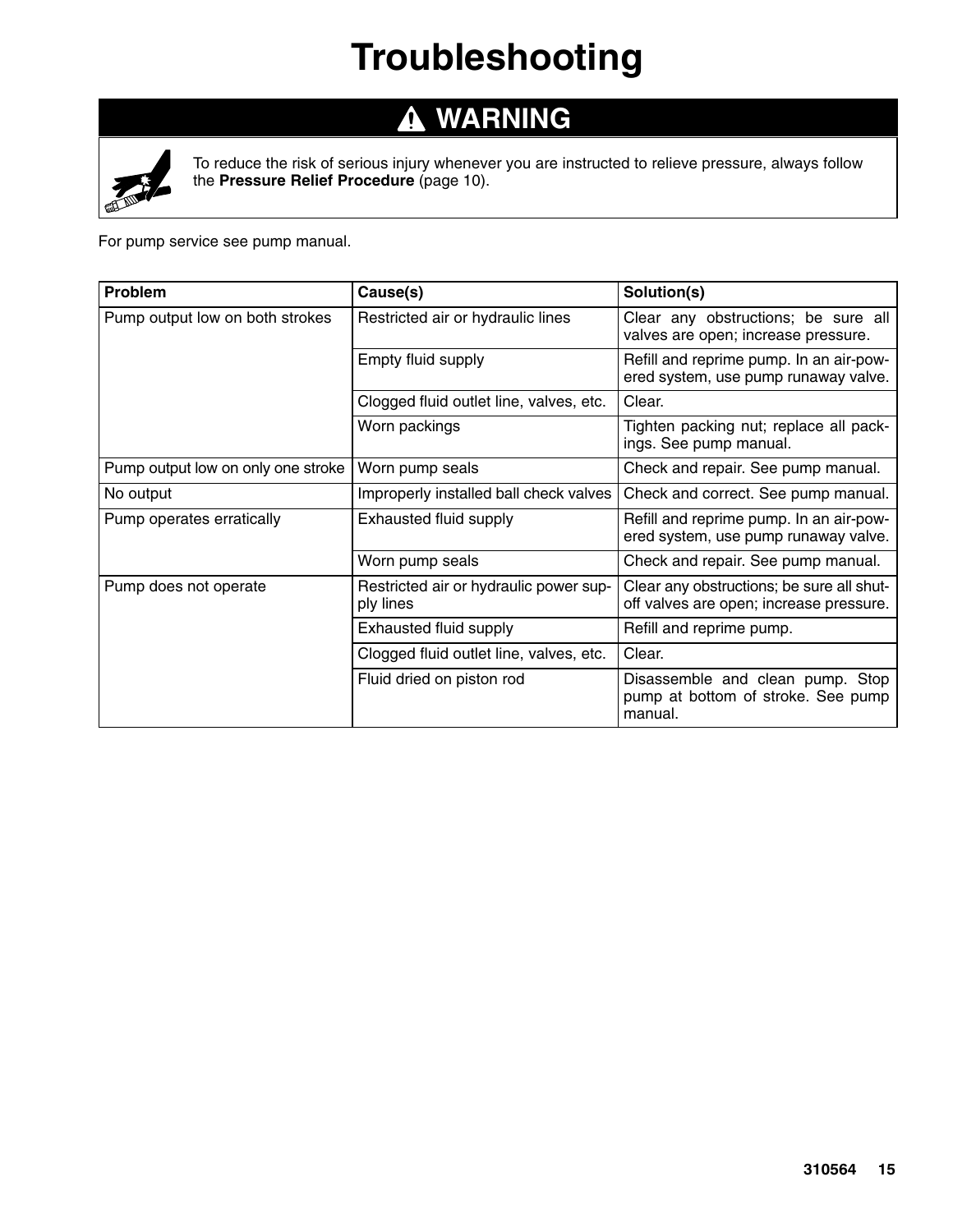### <span id="page-15-0"></span>**Right Hand Mount Model: 96A637 4:1 Ratio, Glutton Pump**

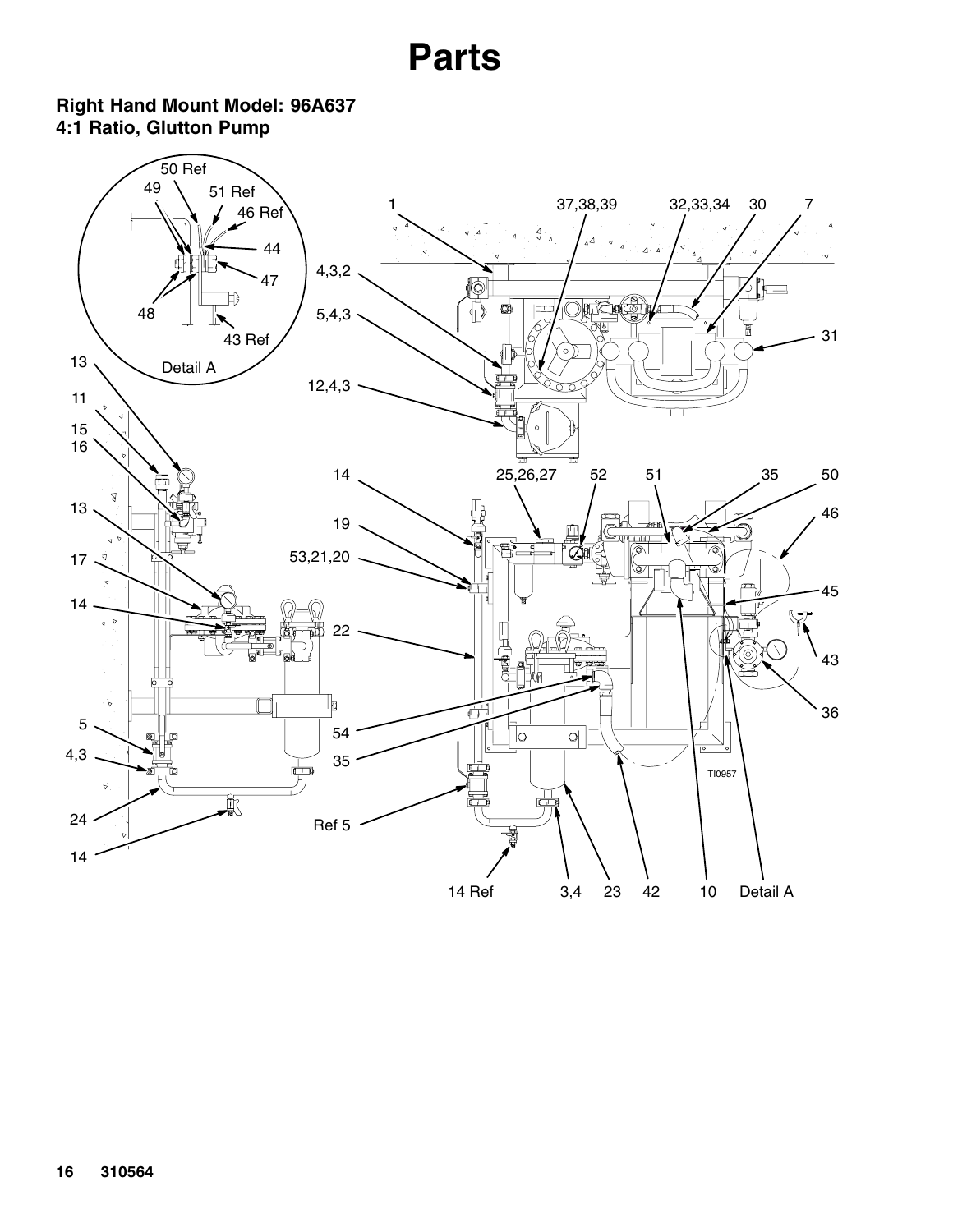### **Right Hand Mount Model: 96A637 4:1 Ratio, Glutton Pump**

| Ref | Part   |                                  |     | Ref | Part   |                                  |                |
|-----|--------|----------------------------------|-----|-----|--------|----------------------------------|----------------|
| No. | No.    | <b>Description</b>               | Qty | No. | No.    | <b>Description</b>               | Qty            |
| 1   | 618216 | FRAME, wall/floor stand mount    |     | 27  | 105510 | WASHER, lock, spring (hi-collar) | 2              |
| 2   | 618217 | MANIFOLD, surge tank discharge   | 1   | 30  | 521778 | HOSE, air                        |                |
| 3   | 51A297 | CLAMP, sanitary, sst, 1-1/2"     | 6   | 31  | 237011 | PUMP, 4:1 Glutton, sst           |                |
| 4   | 516320 | GASKET, 1" tube                  | 6   |     |        | See 307843 for parts             |                |
| 5   | 515563 | <b>BALL VALVE, paint service</b> | 2   | 32  | 100004 | SCREW, cap, hex hd               | 4              |
| 7   | 155470 | UNION, swivel, 90°               |     | 33  | 100133 | WASHER, lock                     | 4              |
| 8   | 101353 | NIPPLE, pipe                     |     | 34  | 100307 | NUT, hex, 3/8"                   | 4              |
| 10  | 516037 | ELBOW, street, 90°, sst          |     | 35  | 504045 | FITTING, elbow, street           | 2              |
| 11  | 515763 | COUPLING, full, sst, 3/4" npt    |     | 36  | 241207 | KIT, repair, valve               |                |
| 12  | 51A795 | <b>FITTING</b>                   |     | 37  | 101044 | WASHER, plain                    | 4              |
| 13  | 515571 | GAUGE and DAMPENER, sst          | 2   | 38  | 194255 | SPACER, accumulator              | $\overline{c}$ |
| 14  | 237528 | BALL VALVE, sst, 1/4" npt        | 3   | 39  | 551292 | SCREW, cap, hex hd               | $\overline{c}$ |
|     |        | See 307628 for parts             |     | 42  | 515602 | HOSE, paint, PTFE                |                |
| 15  | 516010 | FITTING, elbow, 90°              |     | 43  | 220011 | GROUND WIRE ASSY, 25 ft          |                |
| 16  | 516771 | FITTING, nipple, pipe            |     | 44  | 101896 | TERMINAL, ring                   | 4              |
| 17  | 220157 | TANK, surge, sst                 |     | 45  | 112278 | WRAP, tie, electrical            | 4              |
|     |        | See 307707 for parts             |     | 46  | 236297 | CLAMP ASSY, grounding            |                |
| 19  | 618236 | BRACKET, tube support, 1"        | 2   | 47  | 115248 | SCREW, cap, hex hd               |                |
| 20  | 100022 | SCREW, cap, hex hd               | 4   | 48  | 100127 | NUT, full, hex                   | 2              |
| 21  | 100016 | WASHER, lock                     | 4   | 49  | 100718 | <b>WASHER</b>                    | $\overline{c}$ |
| 22  | 618806 | HEADER, filter discharge         |     | 50  | 220089 | CONDUCTOR, ground                |                |
| 23  | 916366 | <b>FILTER</b>                    |     | 51  | 065136 | WIRE, copper, electrical         |                |
| 24  | 618218 | MANIFOLD, filter, discharge      |     | 52  | 101754 | PLUG, pipe                       |                |
| 25  | 917089 | KIT, accessory                   |     | 53  | 110755 | WASHER, plain                    |                |
|     |        | See 308168 and 308201 for parts  |     | 54  | 515992 | FITTING, bushing, reducer        |                |
| 26  | C19818 | SCREW, cap, soc hd               | 2   |     |        |                                  |                |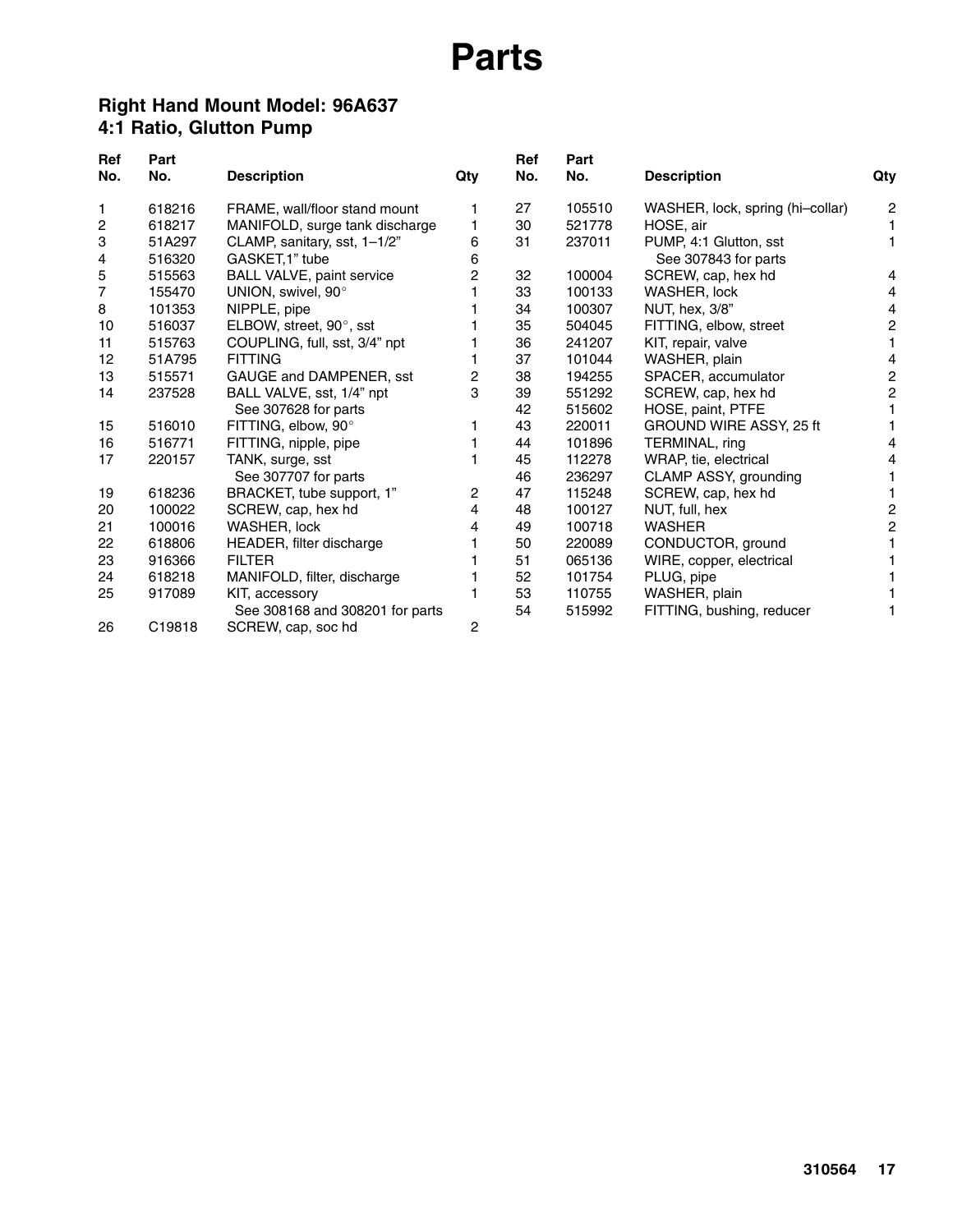### **Left Hand Mount Model: 96A638 4:1 Ratio, Glutton Pump**

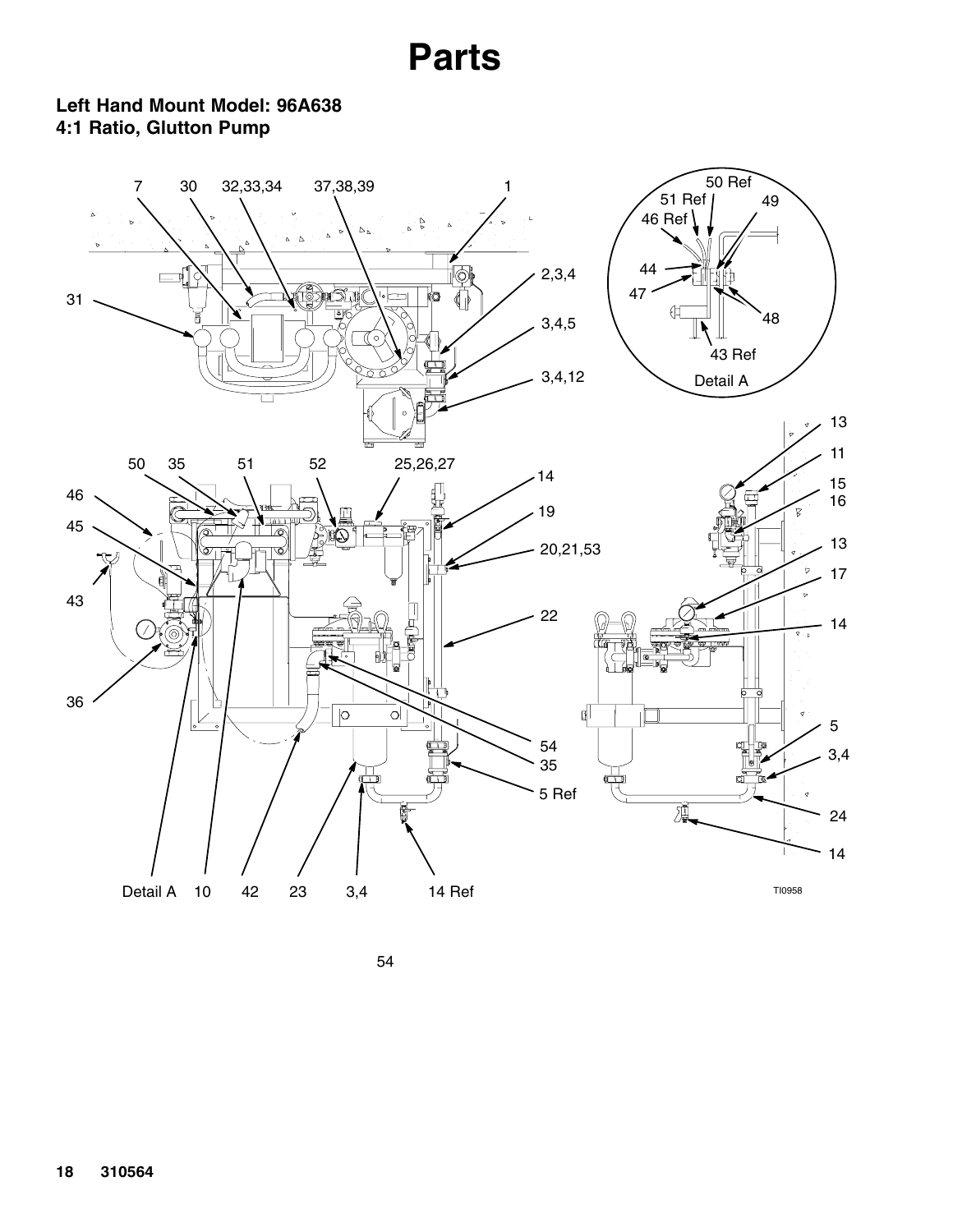### **Left Hand Mount Model: 96A638 4:1 Ratio, Glutton Pump**

| Ref | Part   |                                  |     | Ref | Part   |                                  |                |
|-----|--------|----------------------------------|-----|-----|--------|----------------------------------|----------------|
| No. | No.    | <b>Description</b>               | Qty | No. | No.    | <b>Description</b>               | Qty            |
| 1   | 618216 | FRAME, wall/floor stand mount    |     | 27  | 105510 | WASHER, lock, spring (hi-collar) | $\overline{c}$ |
| 2   | 618217 | MANIFOLD, surge tank discharge   | 1   | 30  | 521778 | HOSE, air                        |                |
| 3   | 51A297 | CLAMP, sanitary, sst, 1-1/2"     | 6   | 31  | 237011 | PUMP, 4:1 Glutton, sst           |                |
| 4   | 516320 | GASKET, 1" tube                  | 6   |     |        | See 307843 for parts             |                |
| 5   | 515563 | <b>BALL VALVE, paint service</b> | 2   | 32  | 100004 | SCREW, cap, hex hd               | 4              |
| 7   | 155470 | UNION, swivel, 90°               |     | 33  | 100133 | WASHER, lock                     | 4              |
| 8   | 101353 | NIPPLE, pipe                     |     | 34  | 100307 | NUT, hex, 3/8"                   | 4              |
| 10  | 516037 | ELBOW, street, 90°, sst          |     | 35  | 504045 | FITTING, elbow, street           | 2              |
| 11  | 515763 | COUPLING, full, sst, 3/4" npt    |     | 36  | 241207 | KIT, repair, valve               |                |
| 12  | 51A795 | <b>FITTING</b>                   |     | 37  | 101044 | WASHER, plain                    | 4              |
| 13  | 515571 | GAUGE and DAMPENER, sst          | 2   | 38  | 194255 | SPACER, accumulator              | $\overline{c}$ |
| 14  | 237528 | BALL VALVE, sst, 1/4" npt        | 3   | 39  | 551292 | SCREW, cap, hex hd               | 2              |
|     |        | See 307628 for parts             |     | 42  | 515602 | HOSE, paint, PTFE                |                |
| 15  | 516010 | FITTING, elbow, 90°              |     | 43  | 220011 | GROUND WIRE ASSY, 25 ft          |                |
| 16  | 516771 | FITTING, nipple, pipe            |     | 44  | 101896 | TERMINAL, ring                   | 4              |
| 17  | 220157 | TANK, surge, sst                 |     | 45  | 112278 | WRAP, tie, electrical            | 4              |
|     |        | See 307707 for parts             |     | 46  | 236297 | CLAMP ASSY, grounding            |                |
| 19  | 618236 | BRACKET, tube support, 1"        | 2   | 47  | 115248 | SCREW, cap, hex hd               |                |
| 20  | 100022 | SCREW, cap, hex hd               | 4   | 48  | 100166 | NUT, full, hex                   | $\overline{c}$ |
| 21  | 100016 | WASHER, lock                     | 4   | 49  | 100718 | <b>WASHER</b>                    | $\overline{c}$ |
| 22  | 618806 | HEADER, filter discharge         |     | 50  | 220089 | CONDUCTOR, ground                |                |
| 23  | 916366 | <b>FILTER</b>                    |     | 51  | 065136 | WIRE, copper, electrical         |                |
| 24  | 618218 | MANIFOLD, filter, discharge      |     | 52  | 101754 | PLUG, pipe                       |                |
| 25  | 917090 | KIT, accessory                   |     | 53  | 110755 | WASHER, plain                    |                |
|     |        | See 308168 and 308201 for parts  |     | 54  | 515992 | FITTING, bushing, reducer        |                |
| 26  | C19817 | SCREW, cap, soc hd               | 2   |     |        |                                  |                |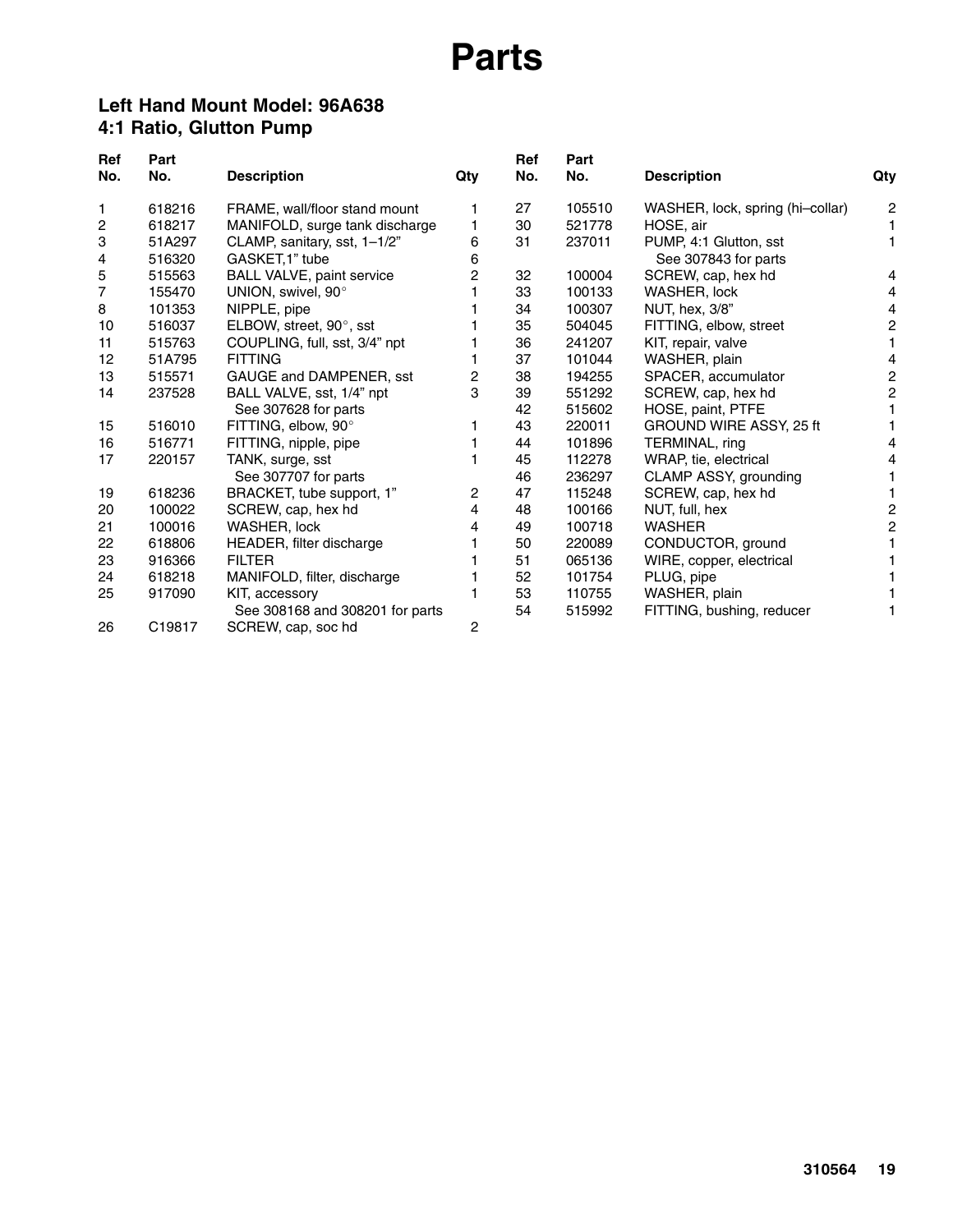### **Right Hand Mount Dual Filter Model: 96A938 4:1 Ratio, Glutton Pump**

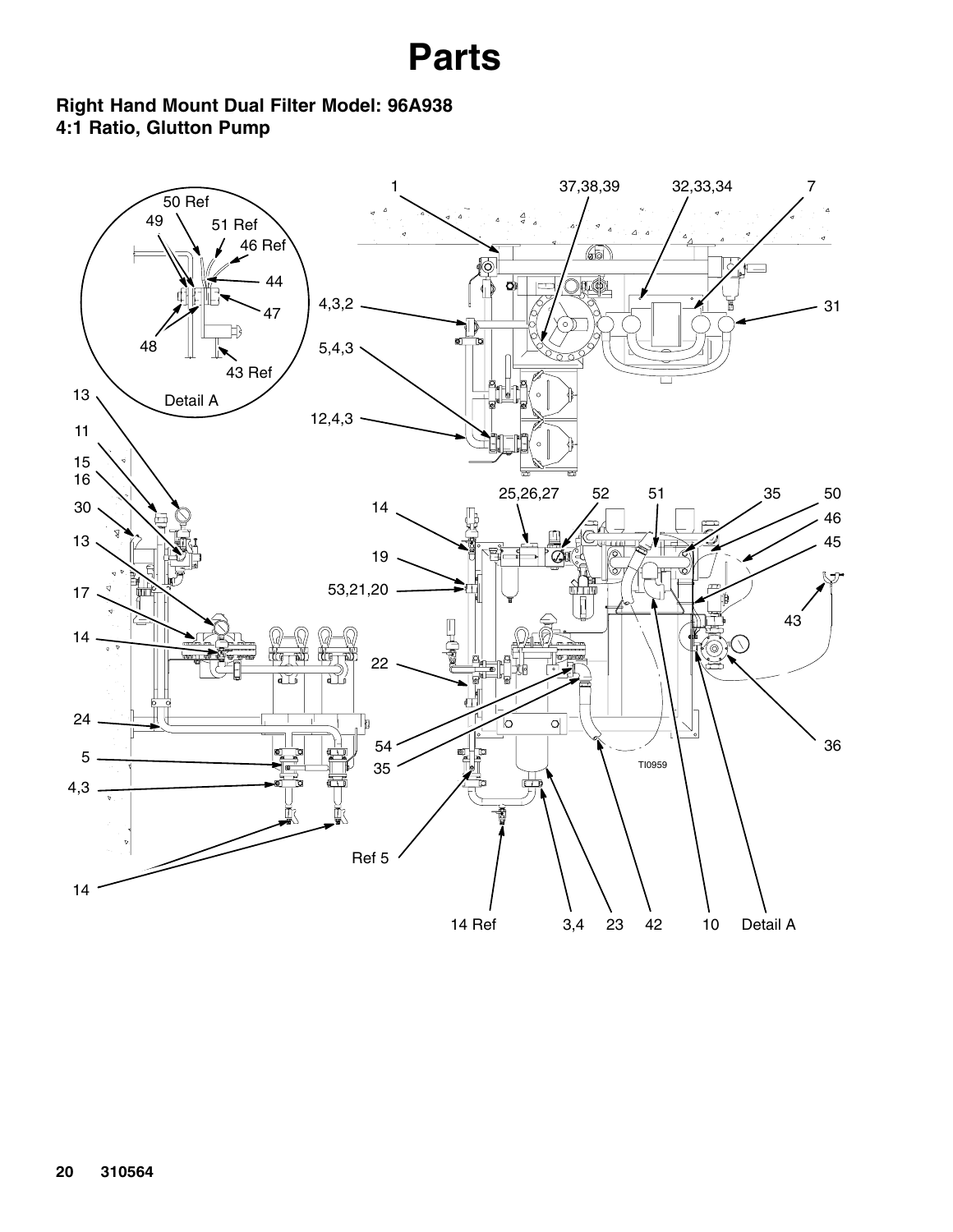### **Right Hand Mount Dual Filter Model: 96A938 4:1 Ratio, Glutton Pump**

| Ref | Part   |                                   |     | Ref | Part   |                                  |                |
|-----|--------|-----------------------------------|-----|-----|--------|----------------------------------|----------------|
| No. | No.    | <b>Description</b>                | Qty | No. | No.    | <b>Description</b>               | Qty            |
| 1   | 618380 | FRAME, wall/floor stand mount, rh |     | 27  | 105510 | WASHER, lock, spring (hi-collar) | $\overline{c}$ |
| 2   | 618217 | MANIFOLD, surge tank discharge    |     | 30  | 521778 | HOSE, air                        |                |
| 3   | 51A297 | CLAMP, sanitary, sst, 1-1/2"      | 6   | 31  | 237011 | PUMP, 4:1 Glutton, sst           |                |
| 4   | 516320 | GASKET, 1" tube                   | 6   |     |        | See 307843 for parts             |                |
| 5   | 515563 | <b>BALL VALVE, paint service</b>  | 2   | 32  | 100004 | SCREW, cap, hex hd               | 4              |
| 7   | 155470 | UNION, swivel, 90°                |     | 33  | 100133 | WASHER, lock                     | 4              |
| 8   | 101353 | NIPPLE, pipe                      |     | 34  | 100307 | NUT, hex, 3/8"                   | 4              |
| 10  | 516037 | ELBOW, street, 90°, sst           |     | 35  | 504045 | FITTING, elbow, street           | 2              |
| 11  | 515763 | COUPLING, full, sst, 3/4" npt     |     | 36  | 241207 | KIT, repair, valve               |                |
| 12  | 51A795 | <b>FITTING</b>                    |     | 37  | 101044 | WASHER, plain                    | 4              |
| 13  | 515571 | GAUGE and DAMPENER, sst           | 2   | 38  | 194255 | SPACER, accumulator              | 2              |
| 14  | 237528 | BALL VALVE, sst, 1/4" npt         | 3   | 39  | 551292 | SCREW, cap, hex hd               | 2              |
|     |        | See 307628 for parts              |     | 42  | 515602 | HOSE, paint, PTFE                |                |
| 15  | 516010 | FITTING, elbow, 90°               |     | 43  | 220011 | GROUND WIRE ASSY, 25 ft          |                |
| 16  | 516771 | FITTING, nipple, pipe             |     | 44  | 101896 | TERMINAL, ring                   | 4              |
| 17  | 220157 | TANK, surge, sst                  |     | 45  | 112278 | WRAP, tie, electrical            | 4              |
|     |        | See 307707 for parts              |     | 46  | 236297 | CLAMP ASSY, grounding            |                |
| 19  | 618236 | BRACKET, tube support, 1"         | 2   | 47  | 115248 | SCREW, cap, hex hd               |                |
| 20  | 100022 | SCREW, cap, hex hd                | 4   | 48  | 100166 | NUT, full, hex                   | 2              |
| 21  | 100016 | WASHER, lock                      | 4   | 49  | 100718 | <b>WASHER</b>                    | $\overline{c}$ |
| 22  | 618806 | HEADER, filter discharge          |     | 50  | 220089 | CONDUCTOR, ground                |                |
| 23  | 917091 | FILTER, dual assembly             |     | 51  | 065136 | WIRE, copper, electrical         |                |
| 24  | 618218 | MANIFOLD, filter, discharge       |     | 52  | 101754 | PLUG, pipe                       |                |
| 25  | 917089 | KIT, accessory                    |     | 53  | 110755 | WASHER, plain                    |                |
|     |        | See 308168 and 308201 for parts   |     | 54  | 515992 | FITTING, bushing, reducer        |                |
| 26  | C19818 | SCREW, cap, soc hd                | 2   |     |        |                                  |                |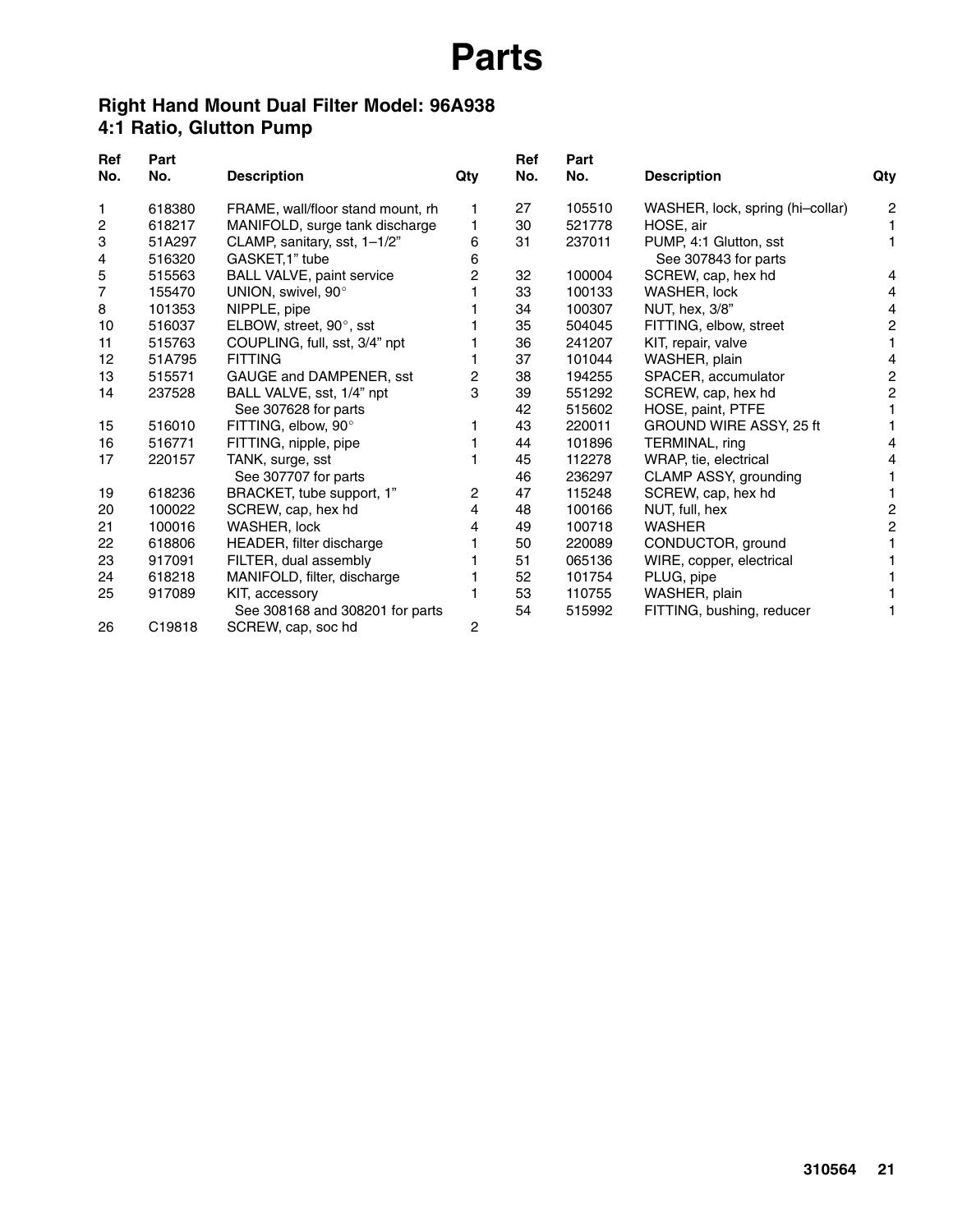### **Left Hand Mount Dual Filter Model: 96A939 4:1 Ratio, Glutton Pump**

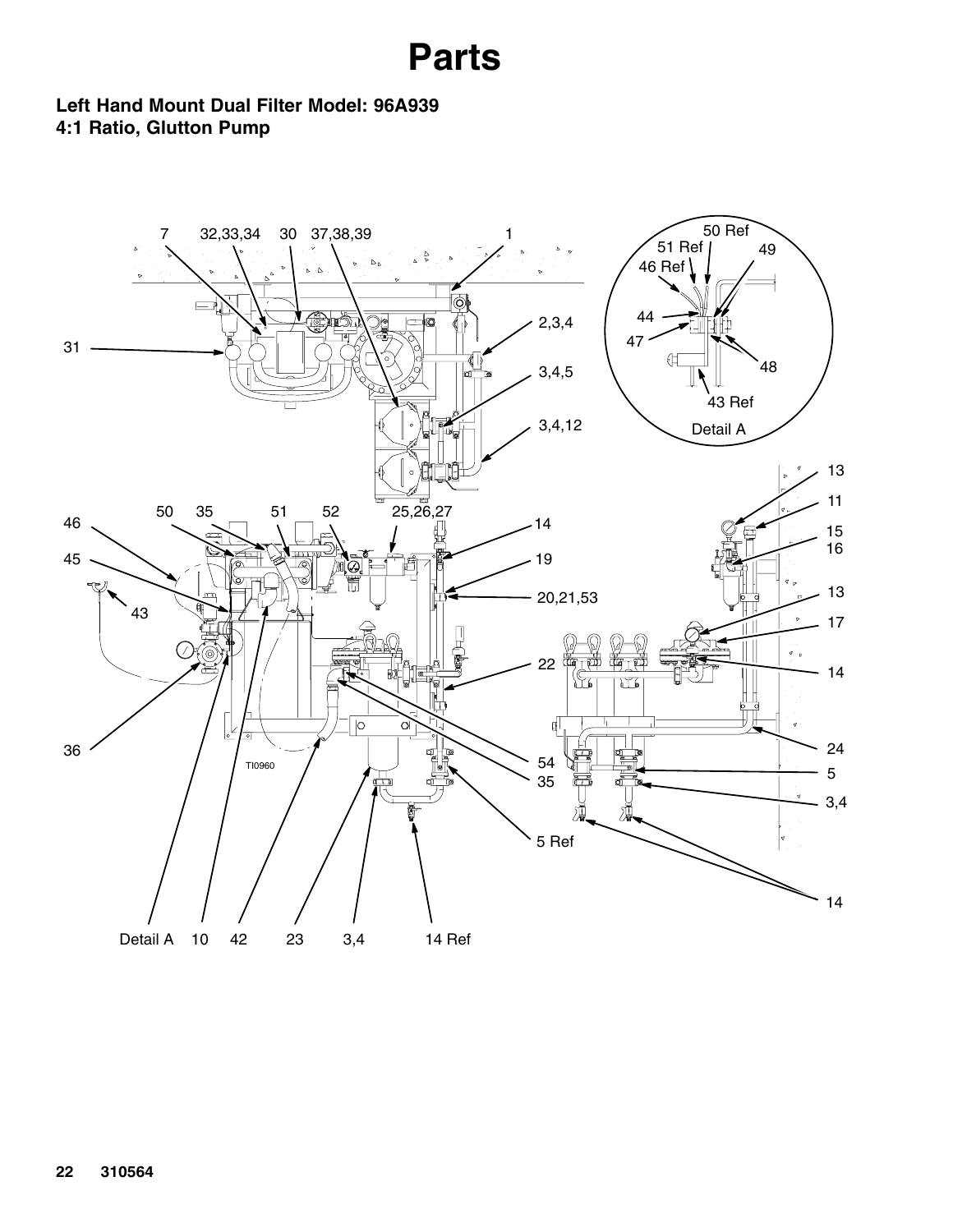### **Left Hand Mount Dual Filter Model: 96A939 4:1 Ratio, Glutton Pump**

| Ref | Part   |                                   |     | Ref | Part   |                                  |                |
|-----|--------|-----------------------------------|-----|-----|--------|----------------------------------|----------------|
| No. | No.    | <b>Description</b>                | Qty | No. | No.    | <b>Description</b>               | Qty            |
| 1   | 618381 | FRAME, wall/floor stand mount, lh |     | 27  | 105510 | WASHER, lock, spring (hi-collar) | $\overline{c}$ |
| 2   | 618217 | MANIFOLD, surge tank discharge    |     | 30  | 521778 | HOSE, air                        |                |
| 3   | 51A297 | CLAMP, sanitary, sst, 1-1/2"      | 6   | 31  | 237011 | PUMP, 4:1 Glutton, sst           |                |
| 4   | 516320 | GASKET, 1" tube                   | 6   |     |        | See 307843 for parts             |                |
| 5   | 515563 | <b>BALL VALVE, paint service</b>  | 2   | 32  | 100004 | SCREW, cap, hex hd               | 4              |
| 7   | 155470 | UNION, swivel, 90°                |     | 33  | 100133 | WASHER, lock                     | 4              |
| 8   | 101353 | NIPPLE, pipe                      |     | 34  | 100307 | NUT, hex, 3/8"                   | 4              |
| 10  | 516037 | ELBOW, street, 90°, sst           |     | 35  | 504045 | FITTING, elbow, street           | 2              |
| 11  | 515763 | COUPLING, full, sst, 3/4" npt     |     | 36  | 241207 | KIT, repair, valve               |                |
| 12  | 51A795 | <b>FITTING</b>                    |     | 37  | 101044 | WASHER, plain                    | 4              |
| 13  | 515571 | GAUGE and DAMPENER, sst           | 2   | 38  | 194255 | SPACER, accumulator              | 2              |
| 14  | 237528 | BALL VALVE, sst, 1/4" npt         | 3   | 39  | 551292 | SCREW, cap, hex hd               | 2              |
|     |        | See 307628 for parts              |     | 42  | 515602 | HOSE, paint, PTFE                |                |
| 15  | 516010 | FITTING, elbow, 90°               |     | 43  | 220011 | GROUND WIRE ASSY, 25 ft          |                |
| 16  | 516771 | FITTING, nipple, pipe             |     | 44  | 101896 | TERMINAL, ring                   | 4              |
| 17  | 220157 | TANK, surge, sst                  |     | 45  | 112278 | WRAP, tie, electrical            | 4              |
|     |        | See 307707 for parts              |     | 46  | 236297 | CLAMP ASSY, grounding            |                |
| 19  | 618236 | BRACKET, tube support, 1"         | 2   | 47  | 115248 | SCREW, cap, hex hd               |                |
| 20  | 100022 | SCREW, cap, hex hd                | 4   | 48  | 100166 | NUT, full, hex                   | 2              |
| 21  | 100016 | WASHER, lock                      | 4   | 49  | 100718 | <b>WASHER</b>                    | $\overline{c}$ |
| 22  | 618806 | HEADER, filter discharge          |     | 50  | 220089 | CONDUCTOR, ground                |                |
| 23  | 917092 | FILTER, dual assembly             |     | 51  | 065136 | WIRE, copper, electrical         |                |
| 24  | 618218 | MANIFOLD, filter, discharge       |     | 52  | 101754 | PLUG, pipe                       |                |
| 25  | 917090 | KIT, accessory                    |     | 53  | 110755 | WASHER, plain                    |                |
|     |        | See 308168 and 308201 for parts   |     | 54  | 515992 | FITTING, bushing, reducer        |                |
| 26  | C19818 | SCREW, cap, soc hd                | 2   |     |        |                                  |                |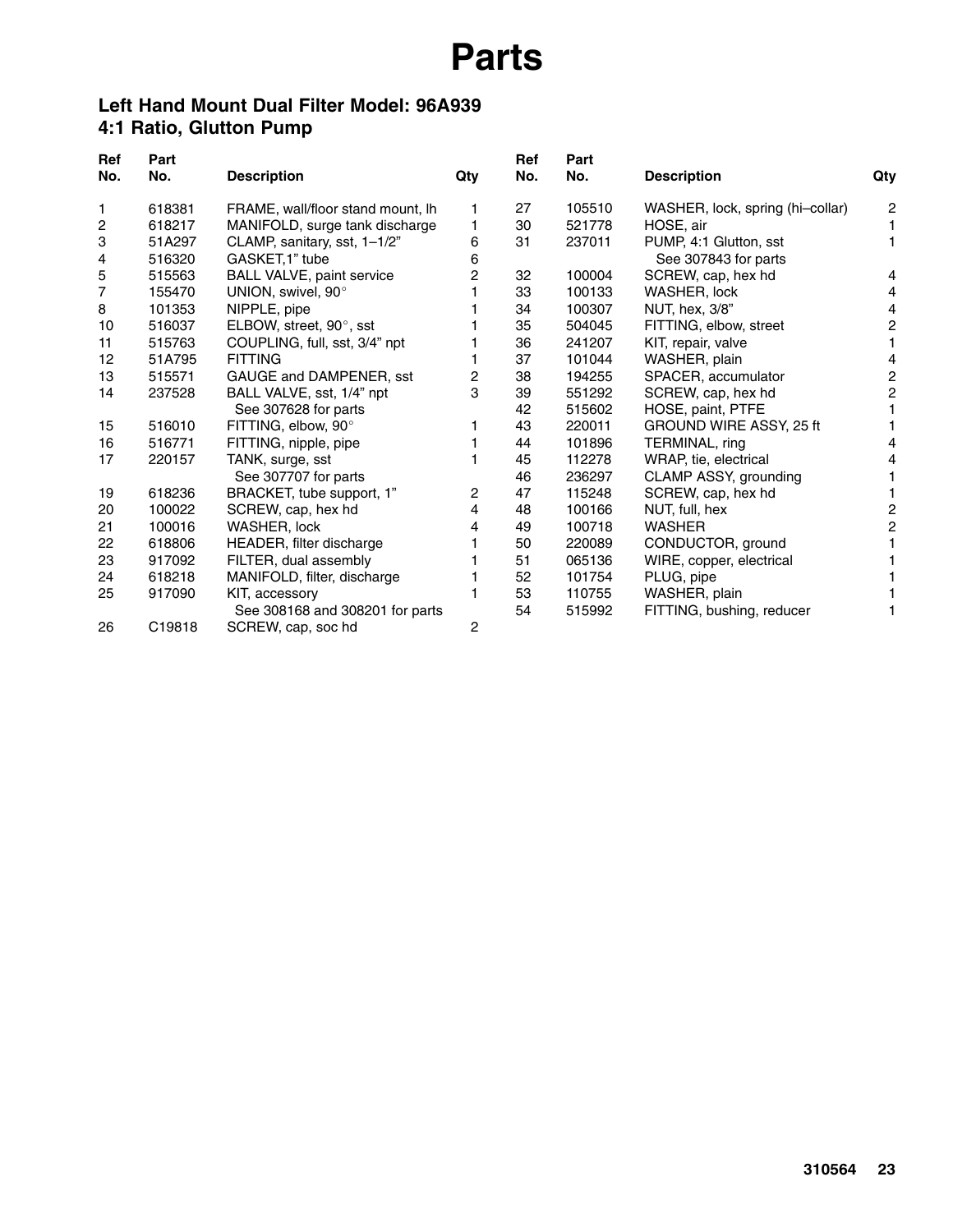### **Single Mount Floor Stand, Model 618613**



**Model 618613**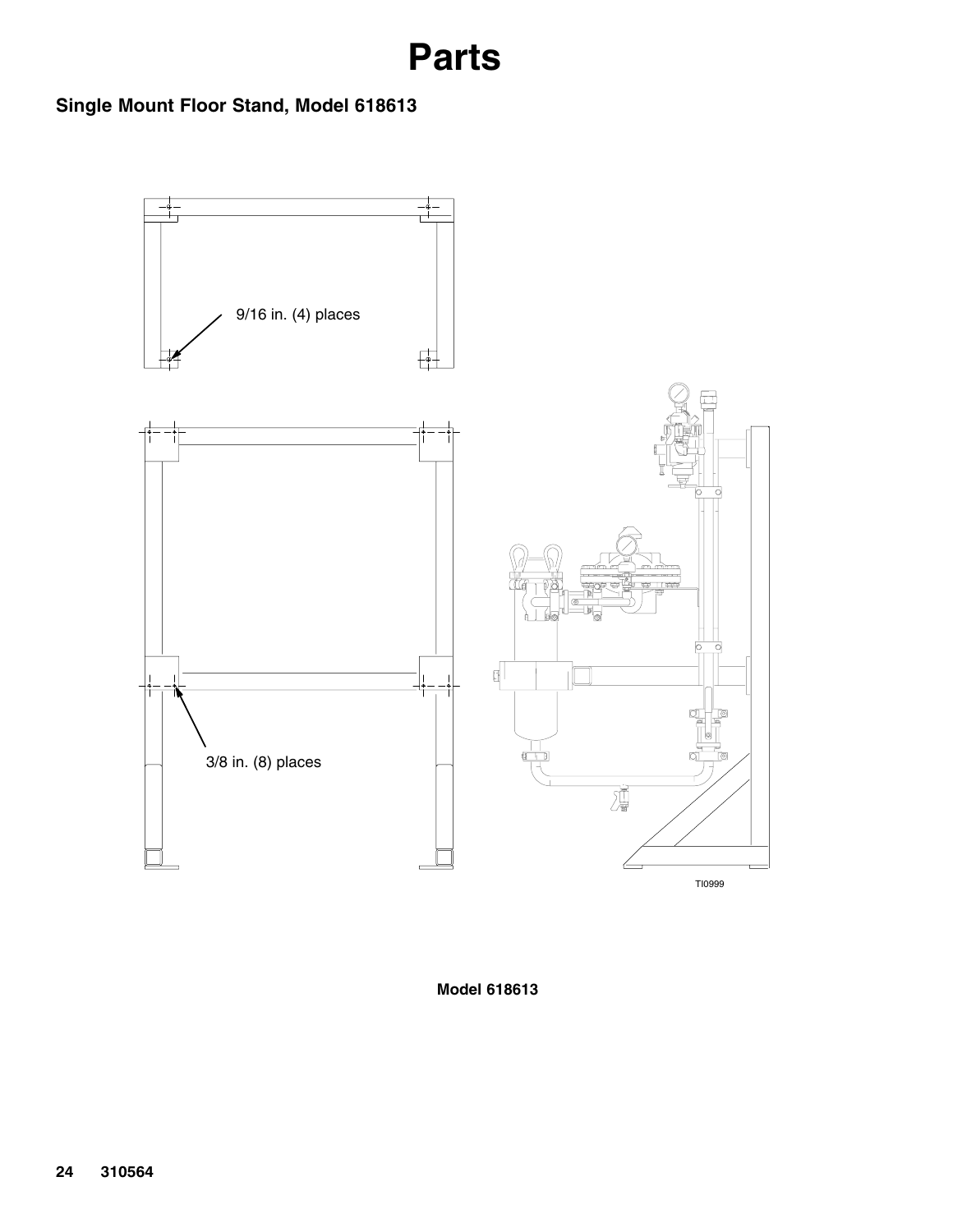**Dual Mount Floor Stand, Model 618314**



**Model 618314**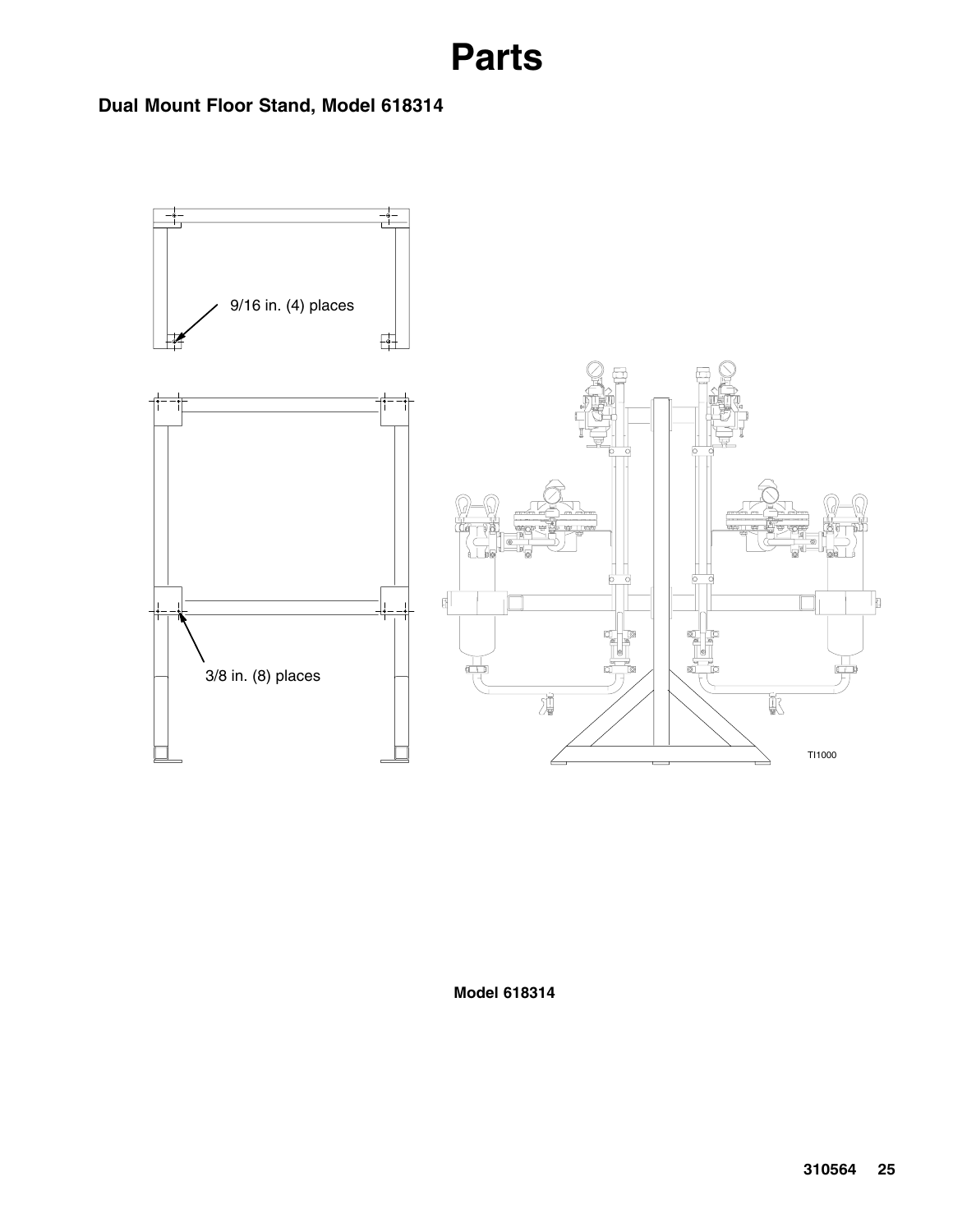# **Technical Data**

### **4:1 Ratio Glutton Pumps**

| Category                           | Data                                                                                     |
|------------------------------------|------------------------------------------------------------------------------------------|
| Maximum Fluid Working Pressure     | 2.4 MPa, 24.5 bar (350 psi)                                                              |
| Air Operating Range                | 0.17-0.6 MPa, $1.7 - 6.2$ bar (25 - 90 psi)                                              |
| Fluid Flow at 60 Cycles per Minute | 21.2 liter/min (5.6 gpm)                                                                 |
| Cycles Per Liter (gallon)          | 2.7(10.4)                                                                                |
| Maximum Recommended Pump<br>Speed  | 60 cycles per minute                                                                     |
| Wetted parts                       | Stainless Steel, PTFE, Ultra High Molecular Weight Polyethylene,<br>polypropylene, Nylon |

 *Viton is a registered trademark of the Du Pont Co.*



### **Performance Chart**

**KEY**: Fluid Outlet Pressure: black curves Air Consumption: gray curves

- **A** at 100 psi (0.7 MPa, 7 bar) air pressure
- 
- **B** at 70 psi (0.48 MPa, 4.9 bar) air pressure<br>**C** at 40 psi (0.28 MPa, 2.8 bar) air pressure **C** at 40 psi (0.28 MPa, 2.8 bar) air pressure

**To find outlet pressure** (psi/MPa/bar) at a specific delivery (GPM, lpm) and operating air pressure (psi/MPa/bar):

- 1. Locate desired delivery along bottom of chart.
- 2. Read vertical line up to intersection with selected fluid outlet pressure curve. Follow left to scale and read outlet pressure.

**To find pump air consumption** (CFM, m3/min) specific delivery (GPM, lpm) and operating air pressure (psi/MPa/ bar):

- 1. Locate desired delivery along bottom of chart.
- 2. Read vertical line up to intersection with selected air consumption curve. Follow right to scale and read air consumption.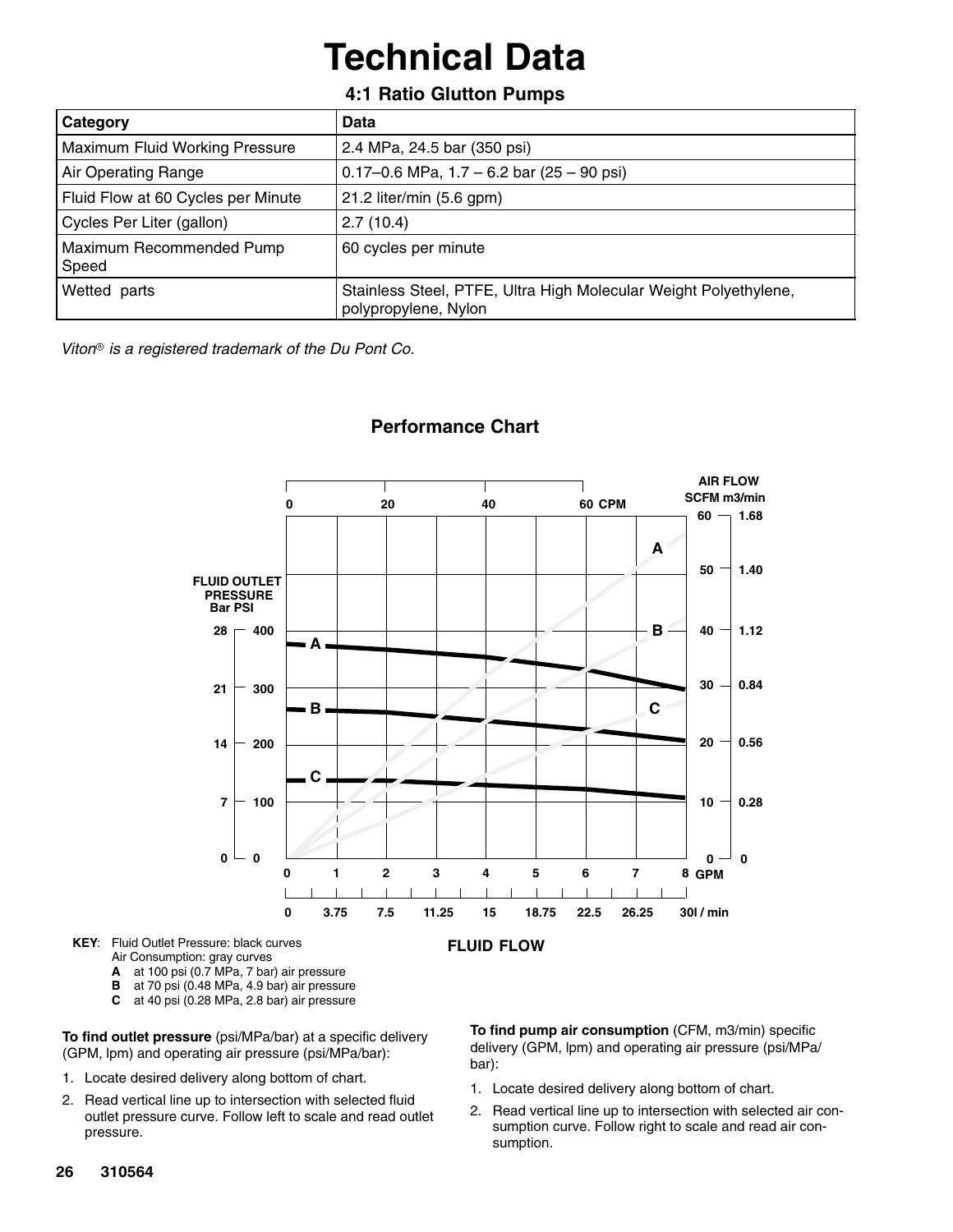## **Notes**

|  | $\overline{\phantom{a}}$ . The contract of $\overline{\phantom{a}}$ |
|--|---------------------------------------------------------------------|
|  |                                                                     |
|  |                                                                     |
|  |                                                                     |
|  |                                                                     |
|  |                                                                     |
|  |                                                                     |
|  |                                                                     |
|  |                                                                     |
|  |                                                                     |
|  |                                                                     |
|  |                                                                     |
|  |                                                                     |
|  |                                                                     |
|  |                                                                     |
|  |                                                                     |
|  |                                                                     |
|  |                                                                     |
|  |                                                                     |
|  |                                                                     |
|  |                                                                     |
|  |                                                                     |
|  |                                                                     |
|  |                                                                     |
|  |                                                                     |
|  |                                                                     |
|  |                                                                     |
|  |                                                                     |
|  |                                                                     |
|  |                                                                     |
|  |                                                                     |
|  |                                                                     |
|  |                                                                     |
|  |                                                                     |
|  |                                                                     |
|  |                                                                     |
|  |                                                                     |
|  |                                                                     |
|  |                                                                     |
|  |                                                                     |
|  |                                                                     |
|  |                                                                     |
|  |                                                                     |
|  |                                                                     |
|  |                                                                     |
|  |                                                                     |
|  |                                                                     |
|  |                                                                     |
|  |                                                                     |
|  |                                                                     |
|  |                                                                     |
|  |                                                                     |
|  |                                                                     |
|  |                                                                     |
|  |                                                                     |
|  |                                                                     |
|  |                                                                     |
|  |                                                                     |
|  |                                                                     |
|  |                                                                     |
|  |                                                                     |
|  |                                                                     |
|  |                                                                     |
|  |                                                                     |
|  |                                                                     |
|  |                                                                     |
|  |                                                                     |
|  |                                                                     |
|  |                                                                     |
|  |                                                                     |
|  |                                                                     |
|  |                                                                     |
|  |                                                                     |
|  |                                                                     |
|  |                                                                     |
|  |                                                                     |
|  |                                                                     |
|  |                                                                     |
|  |                                                                     |
|  |                                                                     |
|  |                                                                     |
|  |                                                                     |
|  |                                                                     |
|  |                                                                     |
|  |                                                                     |
|  |                                                                     |
|  |                                                                     |
|  |                                                                     |
|  |                                                                     |
|  |                                                                     |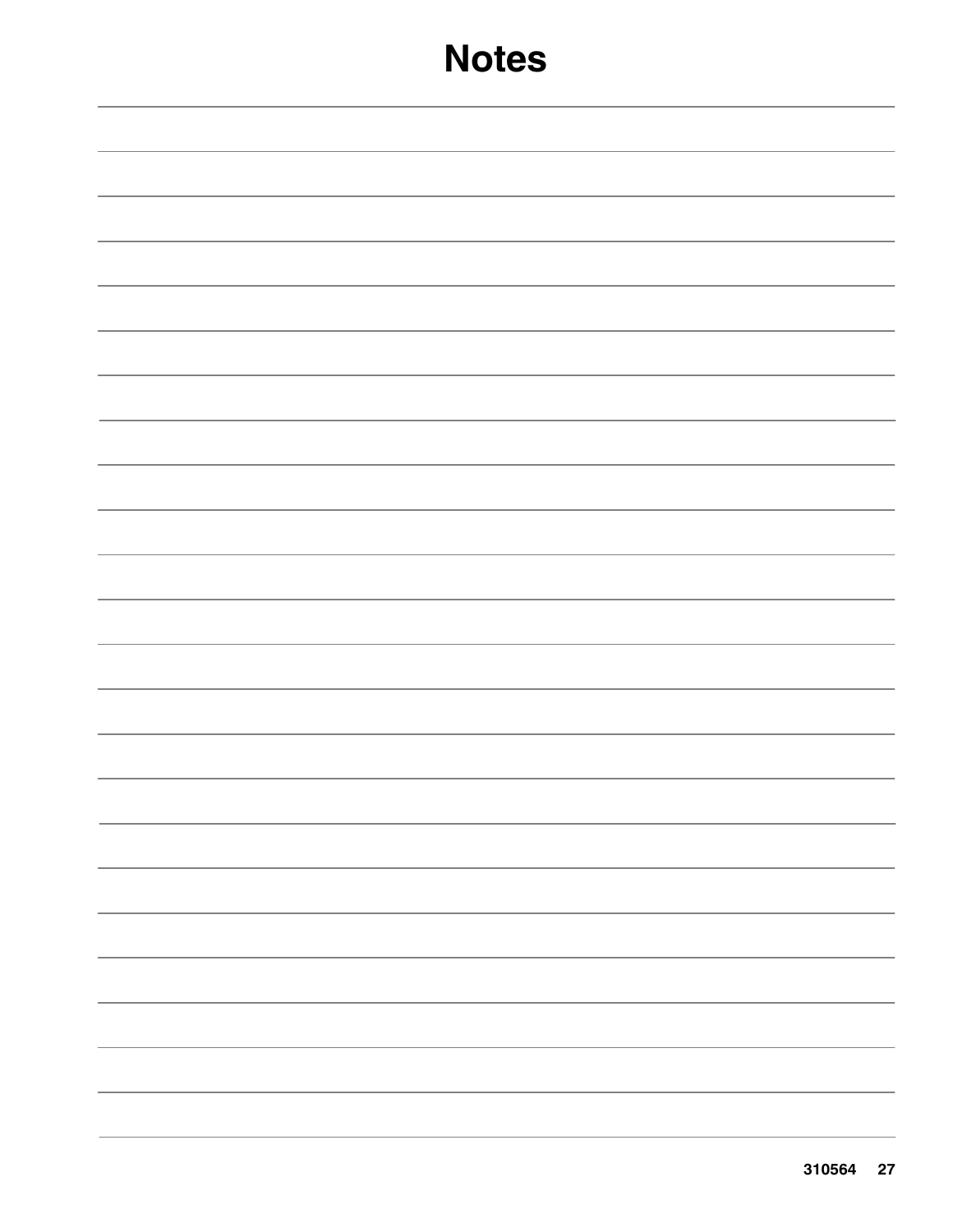# **Dimensions**

 $\begin{array}{ll} \bigwedge & \text{Ensure that there is 5 ft (1.5 m) overhead clearance \\ \text{for wall mounted systems and at least 7 ft (2.1 m) for } \end{array}$ floor mounted systems.

Mount the circulation package so the top of the bracket is 5 to 6 ft (1.5 to 1.8 m) above the floor.  $\sqrt{2}$ 

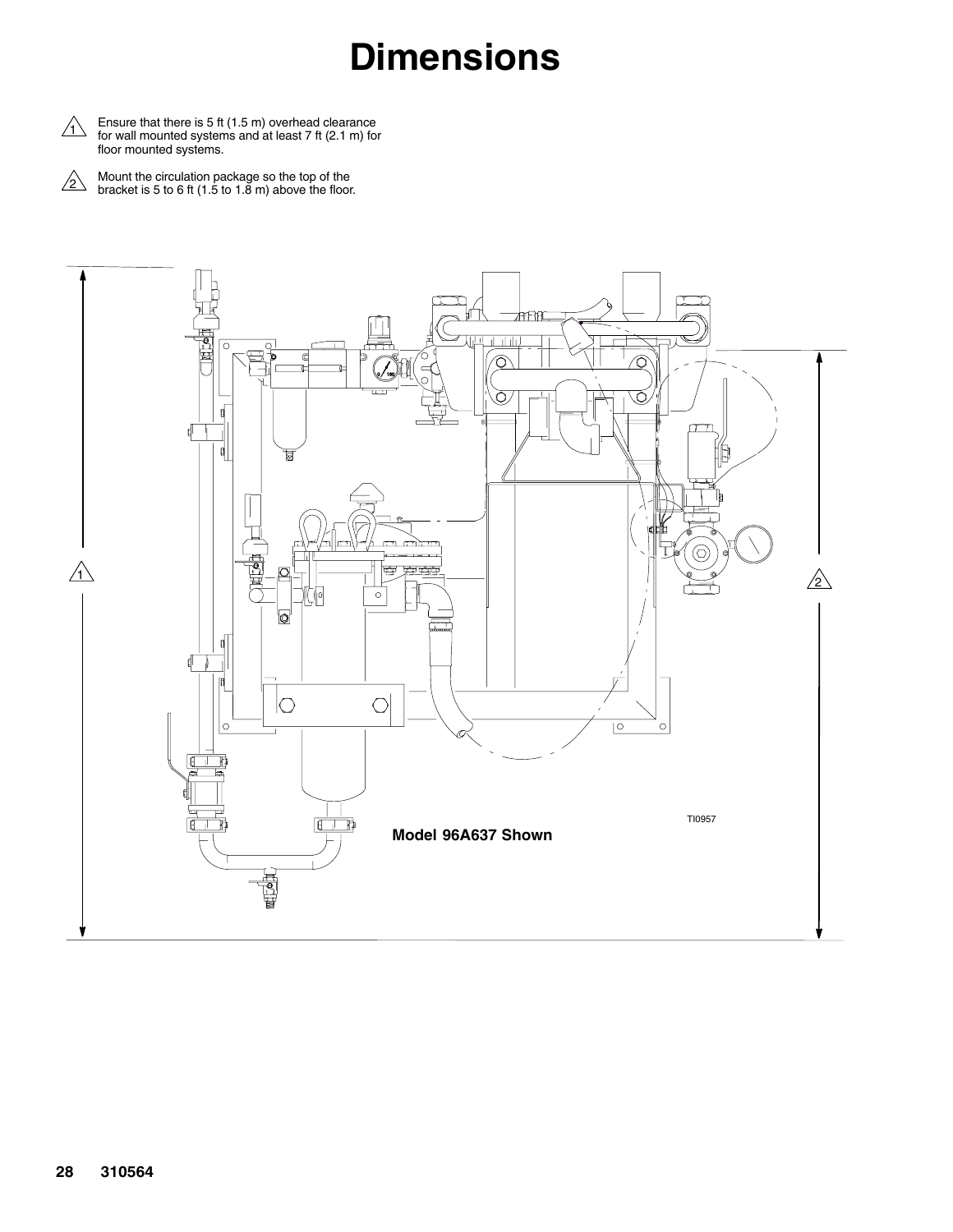# **Mounting Hole Layout**

 $\sqrt{1}$  Check that the wall frame is level before bolting it to the wall.

 $\sqrt{2}$  Mount the wall frame so the top edge is 5 to 6 ft (1.5 to 1.8 m) above the floor.



**Wall Frame 618313**